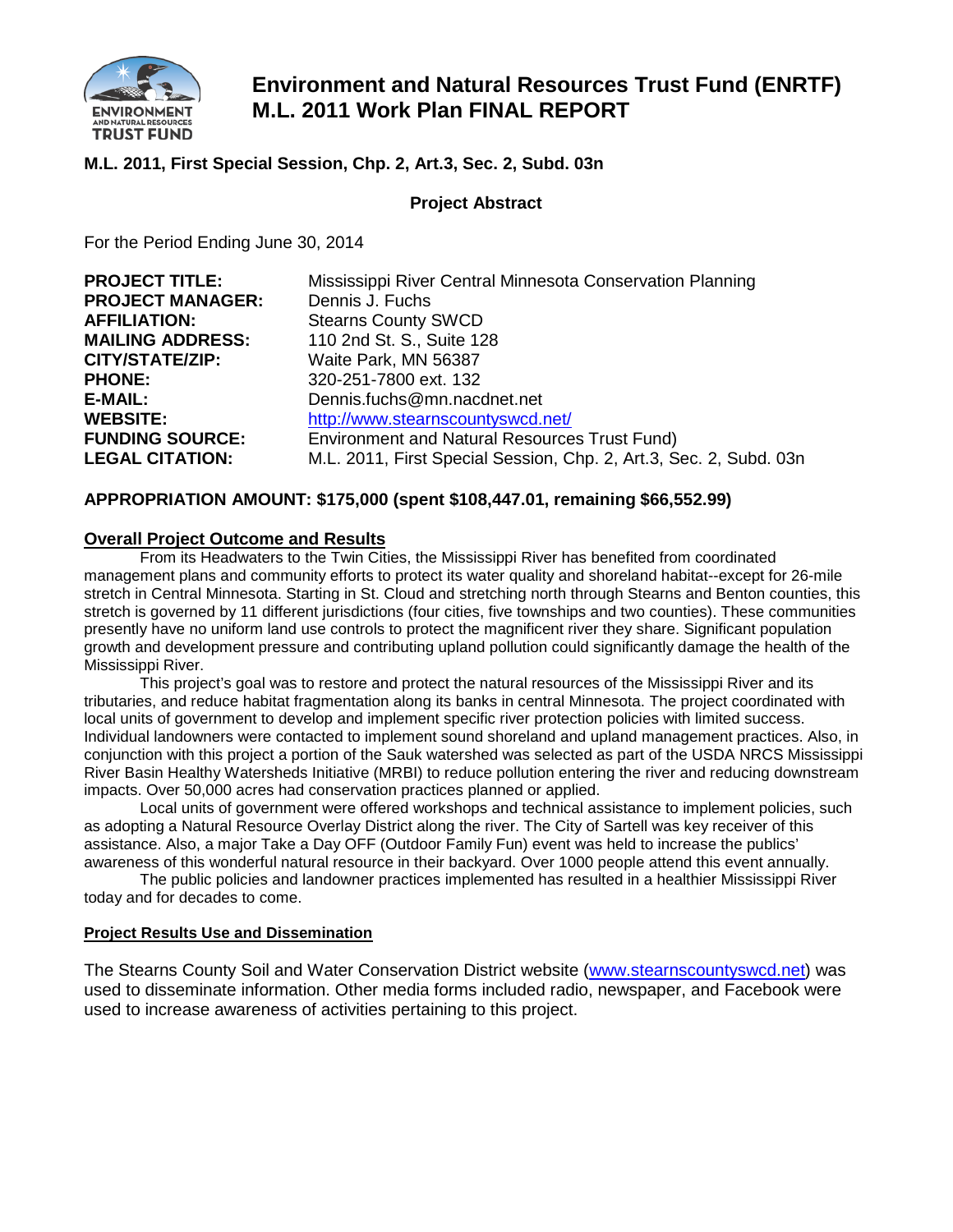

|                                 | Is this an amendment request? Yes |
|---------------------------------|-----------------------------------|
| <b>Project Completion Date:</b> | 6/30/2014                         |
| Date of Work Plan Approval:     | 8/11/2011                         |
| Date of Report:                 | 12/1/2013 (Final Report)          |

**Project Title: Mississippi River Central Minnesota Conservation Planning**

**Project Manager:** Dennis Fuchs

**Affiliation:** Stearns County Soil and Water Conservation District

**Address:** Marketplace Mall, 110 2nd Street S, Ste 128

**City:** Waite Park **State:** MN **Zipcode:** 56387

**Telephone Number:** (320) 251-7800 x3

**Email Address:** dennis.fuchs@mn.nacdnet.net

**Web Address: http://www.stearnscountyswcd.net/**

**Location:**

**Counties Impacted:** Benton, Stearns

**Ecological Section Impacted:** Minnesota and Northeast Iowa Morainal (222M), Western Superior Uplands (212K)

| <b>Total ENRTF Project Budget:</b> | <b>ENRTF Appropriation \$:</b> | 175,000.00 |
|------------------------------------|--------------------------------|------------|
|                                    | <b>Amount Spent \$:</b>        | 108,447.01 |
|                                    | <b>Balance \$:</b>             | 66,552.99  |
|                                    |                                |            |

**Legal Citation:** M.L. 2011, First Special Session, Chp. 2, Art.3, Sec. 2, Subd. 03n

#### **Appropriation Language:**

\$87,000 the first year and \$88,000 the second year are from the trust fund to the commissioner of natural resources for an agreement with Stearns County Soil and Water Conservation District to develop and adopt river protection strategies in cooperation with local jurisdictions in the communities of the 26 miles of the Mississippi River between Benton and Stearns Counties. This appropriation must be matched by \$175,000 of nonstate cash or qualifying in-kind funds.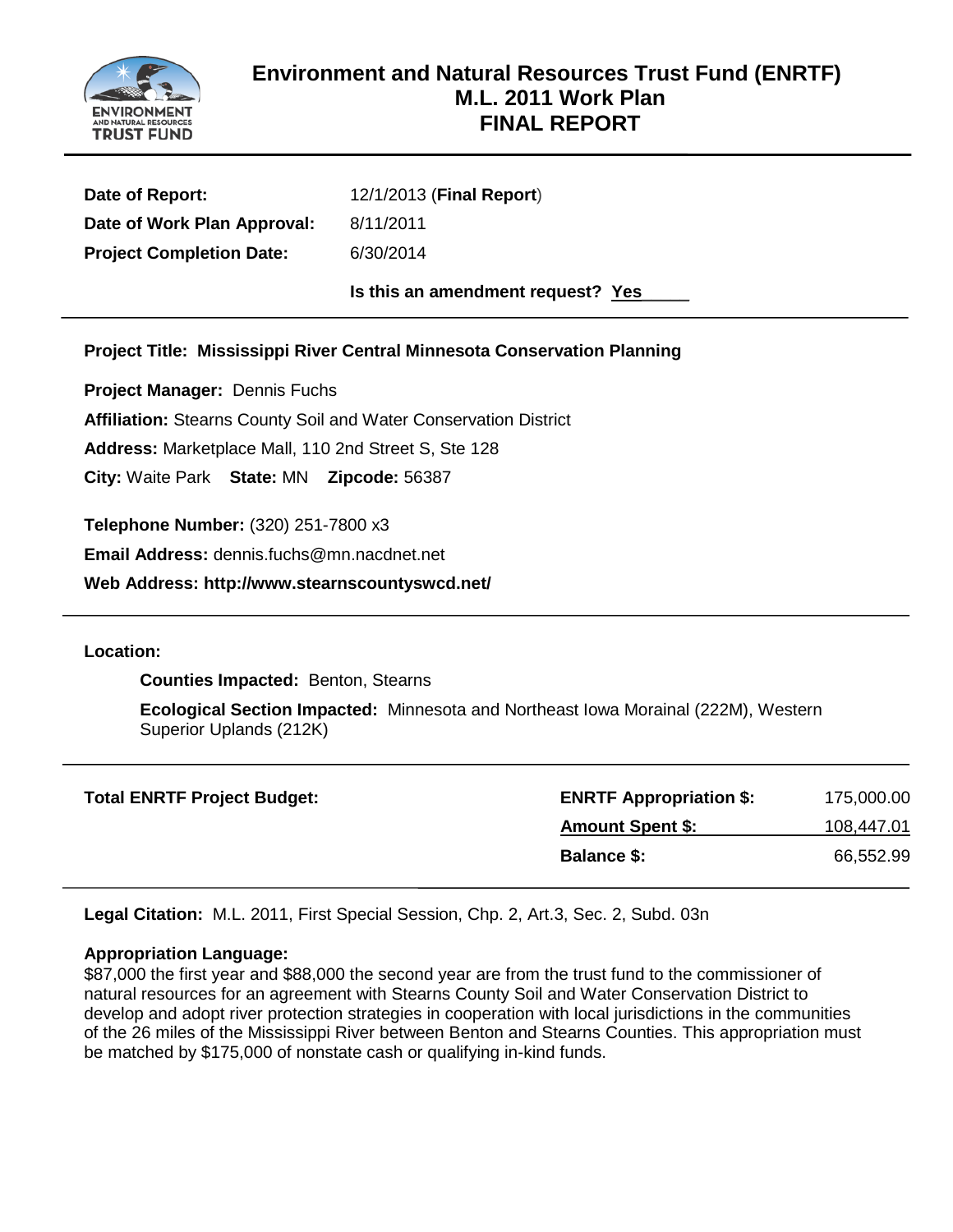#### **II. FINAL PROJECT SUMMARY:**

From its Headwaters to the Twin Cities, the Mississippi River has benefited from coordinated management plans and community efforts to protect its water quality and shoreland habitat--except for 26-mile stretch in Central Minnesota. Starting in St. Cloud and stretching north through Stearns and Benton counties, this stretch is governed by 11 different jurisdictions (four cities, five townships and two counties). These communities presently have no uniform land use controls to protect the magnificent river they share. Significant population growth and development pressure and contributing upland pollution could significantly damage the health of the Mississippi River.

This project's goal was to restore and protect the natural resources of the Mississippi River and its tributaries, and reduce habitat fragmentation along its banks in central Minnesota. The project coordinated with local units of government to develop and implement specific river protection policies with limited success. Individual landowners were contacted to implement sound shoreland and upland management practices. Also, in conjunction with this project a portion of the Sauk watershed was selected as part of the USDA NRCS Mississippi River Basin Healthy Watersheds Initiative to reduce pollution entering the river and reducing downstream impacts. Over 50,000 acres of conservation practices are planned or applied.

Local units of government were offered workshops and technical assistance to implement policies, such as adopting a Natural Resource Overlay District along the river. The City of Sartell was key receiver of this assistance. Also, a major Take a Day OFF (Outdoor Family Fun) event was held to increase the publics' awareness of this wonderful natural resource in their backyard. Over 1000 people attend this event annually.

The public policies and landowner practices implemented has resulted in a healthier Mississippi River today and for decades to come.

#### **III. PROGESS SUMMARY**

# **Project Status as of** *January 31, February 29, 2012:*

The Mississippi River Renaissance (MRR) project continues to work towards public policies and landowner stewardship to maintain and improve the health of the Mississippi River in Central MN. For the past six months MRR has been working to build relationships with local government entities to strengthen existing or adopt new policies to increase protection of the River. While MRR plays a strong role in Mississippi Partners, a standing committee under the St. Cloud Area Joint Planning District Board, other relationships have not flourished as hoped. Several factors contribute to the relative lack of success in this part of our project:

- Due to the state shut-down leading to delays in work plan approval/ funding from ENRTF, resulted in a break in project momentum, during important summer months which hindered relationship-building,
- This delay shortened the timeframe for planning and promoting an important late summer stormwater workshop,
- Local elections that occurred between submission of the ENRTF application and approval dramatically changed the leadership in many local communities. The new leadership is decidedly less receptive to the idea of protecting the river through improved policies.

In light of these challenges, effort was instead focused on the second part of this project plan, which is developing a landowner registry in order to improve shoreland management practices on private property along the river. Due to Federal Farm Bill programming deadlines, focus was on agricultural land owners and producers during this period.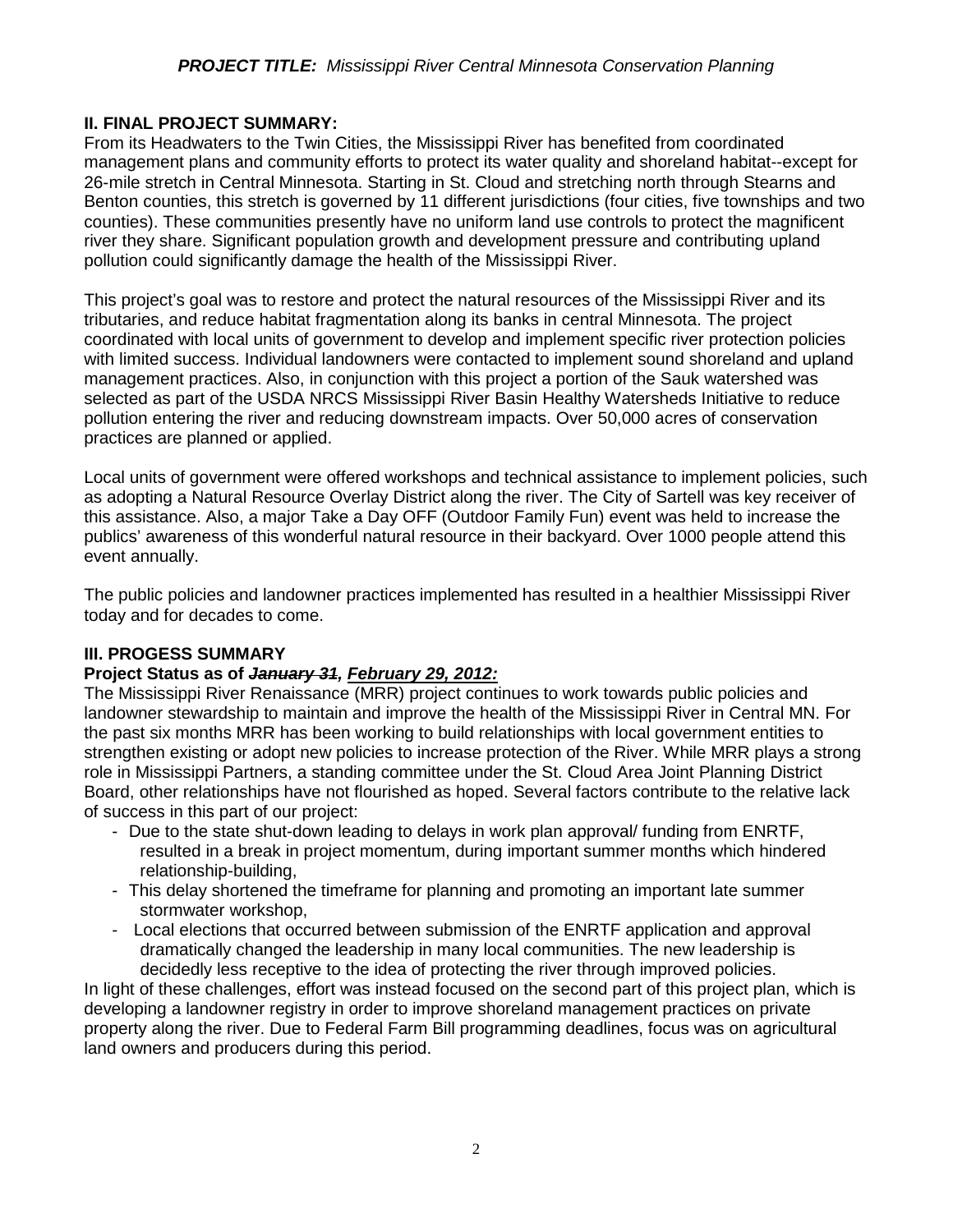#### **Project Status as of July 15 31, 2012:**

In light of the challenges that occurred during the first period of the project, MRR continues to strive to meet the goals as identified within the work plan. Majority of MRR work during this period focused on working with communities on long term protection strategies, utilizing current planning documents, community comprehensive plans and County water plans as a means to work towards water quality improvements of the Mississippi River.

MRR is an active and vigilant member of Mississippi Partners (Active committee under the St. Cloud Area Joint Planning District Board), whose role is to advocate for implementation of the St. Cloud Urban Area Corridor Mississippi River Plan. MRR has the ability to influence and lead discussions and priorities and is active in several working subcommittees. As projects move towards implementation MRR has taken a very proactive role on assuring that implementation projects adhere to the plans Ecosystem Protection and Restoration overarching goals and objectives and that the natural environment is not adversely impacted.

MRR has helped bring awareness to community leaders in Sartell of the lack of shoreland protections within their community and the communities desires as identified in their Comprehensive Plan for these very protections. MRR has worked to bring information to both the City of Sartell staff, Council and Planning Commission as they begin to look for opportunities to improve their public water protections.

After staff changes in Benton County, MRR continues to meet and advocate for water quality improvements and has looked to the County Water Plan and the Water Resource Advisory Committee as an opportunity to expand the land-owner registry and move forward with the goals as identified in the plan.

Successes have occurred with several agricultural producers within the MRR corridor and contributing areas. As a direct result of the work of MRR, three landowners have applied and been accepted to the NRCS Conservation Stewardship Program. A program designed to reward agricultural producers for implementing conservation practices that go above and beyond their standard practices.

## **Project Status as of January 30, 2013:** (250 words or less)

MRR continues to be an active and vigilant member of Mississippi Partners. Mississippi Partners has been extremely successful via partnerships with the Initiative Foundation and Central MN Community Foundation to kick start a Mississippi Partners branding campaign which includes civic group presentations, an on-water workshop, Mississippi River website development, and "I'm a Mississippi Partner…" ad campaign. In addition, as projects move towards implementation MRR has taken a very strong and vocal role on assuring that implementation projects adhere to the St. Cloud Urban Area Mississippi River Corridor Plans overarching goals of ecosystem protection and restoration so that the river is not adversely impacted.

MRR continues to be actively involved in the development of shoreland standards within the City of Sartell. Under the support of ENRTF MRR was able to hire a land use consultant to kick start a four month process which resulted in an initial draft of a standalone shoreland management ordinance for the City of Sartell. MRR is currently working with policy leaders to assure this initial draft meets their community's needs and desires as they move forward with consideration of adoption.

MRR continues to build relationships with the new Benton County Development Director. The direction at this time is to not move forward with new policies but work with local landowners on education and site specific best management practices, this is also direction of the leadership of the Benton Count y Water Resource Advisory Committee and the goals, and priorities as identified in this work plan. MRR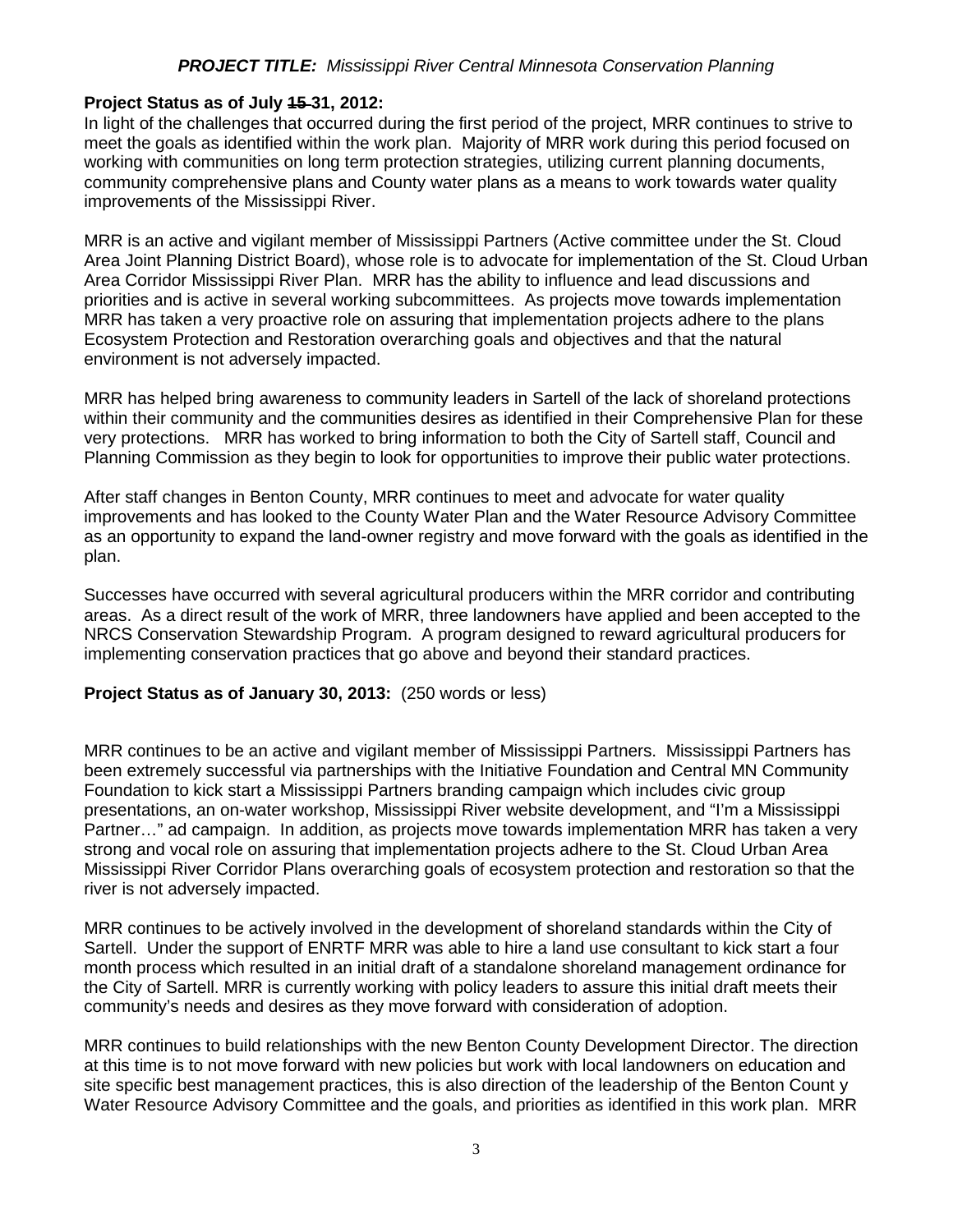in partnership with the Benton SWCD and Benton County Department of Development are working on expanding the land-owner registry for spring of 2013.

#### **FINAL Project Status as of December 1, 2013 - FINAL:** (250 words or less) **Amendment request (12/01/2013)**

#### Transfer of \$2788.10 from Activity 2 (increase the implementation of river conservation) personnel to Activity 1 (adopt local and/or regional policies) personnel. There was additional staff time required for Activity 1.

Significant progress was making landowner contacts with the landowners in the Mississippi River buffer area and contributing watersheds. Another supporting conservation project to improve the water quality entering the Mississippi River project area was the USDA Natural Resources Conservation Service's Mississippi River Basin Healthy Watersheds Initiative (MRBI). MRBI aims to improve water quality, and restore wetland and wildlife habitat while maintaining agricultural productivity in the Mississippi River Basin. MRBI projects employ activities that avoid, control, and trap sediment and nutrient runoff from agricultural lands. MRBI is essentially a "suite of conservation practices" that are supported via farm bill conservation programs including the Environmental Quality Incentives Program (EQIP) and Wetlands Reserve Program (WRP). The Sauk River and its contributing watershed enter the Mississippi River project area and is a major contributor of nutrients and bacteria into the Mississippi River. The City of St. Clouds public water supply intake is located downstream of where the Sauk River enters the Mississippi River. The Sauk-MRBI watershed resulted in additional conservation being implemented on over 50,000 acres, reducing the load of nutrients and bacteria entering the Mississippi River.

Take a Day OFF (Outdoor Family Fun) event was held on Saturday, August 10, 2013 with over 1000 people in attendance. This event required many staff and volunteers to make successful. The article below from WJON sums up the activity [\(http://wjon.com/county-parks-showcase-what-they-offer-with](http://wjon.com/county-parks-showcase-what-they-offer-with-take-a-day-off-event-video/)[take-a-day-off-event-video/\)](http://wjon.com/county-parks-showcase-what-they-offer-with-take-a-day-off-event-video/)

RICE (**By [Alex Svejkovsky](http://wjon.com/author/asvejkovsky/)** August 10, 2013 6:05 PM ) — For five consecutive years one of the premiere outdoor events is coming to central Minnesota.

**[Take a Day Off](http://www.stearnscountyswcd.net/pages/TakeaDayOFF/)**, held at Mississippi River Park, allows people in the Benton and Stearns County area see what the local parks have to offer.

Kimberly Thielen-Cremers is the Central Minnesota Mississippi River Renaissance Coordinator. She says this event helps people get hands-on outdoor experience.

"Our goal is to offer families, youth, an opportunity to come on out and experience a lot of great outdoor recreational activities."

Many events like: canoeing, fishing, nature hikes, river tours and archery gives people a chance to see what their county parks can offer.

They also had a historical site tour, native prairie tours and special canoe trips down the Mississippi River.

However, there was another special event held today, The Minnesota State Water Trails celebrated its 50th Anniversary.

Mark Hauck is the Community Assistance Specialist for the Minnesota DNR. He tells us how the program got started, "It started in 1963, and was a vision of a few people, that really convinced the Governor at that time, to designate some of the routes for canoeing, kayaking and recreation."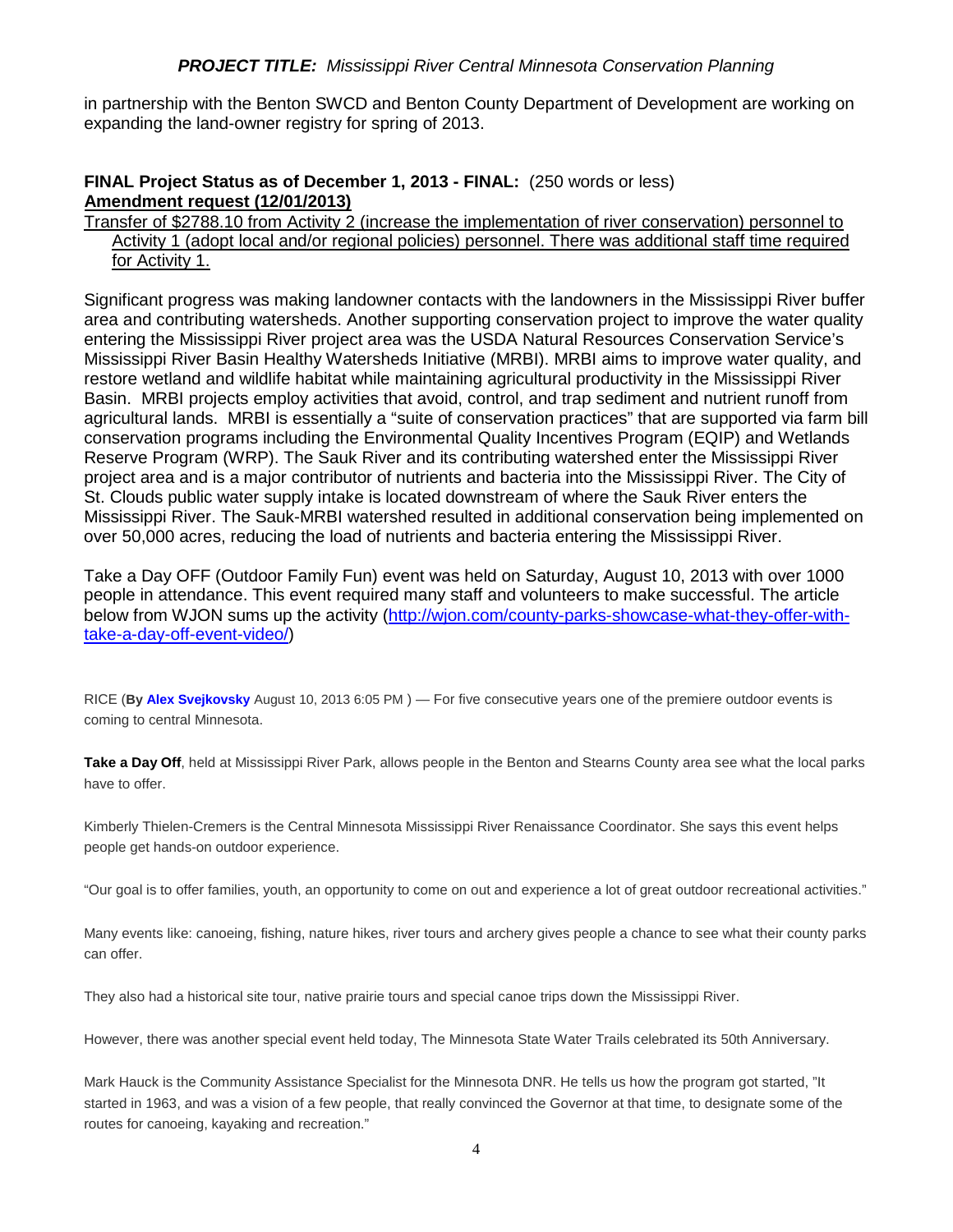Take a Day Off focuses on the fact that people don't have to travel miles to find a good park. People just need to see what is in their own back yard.

"There are so many people that don't realize the wonderful county parks that we have here locally," says Thielen-Cremers. "You don't need to drive 50 miles to go to a park system, we have them right here in Stearns and Benton County."

Unfortunately, the Take a Day OFF event was Kimberly Thielen Cremers last day as MRR coordinator, because she started a new job with the Minnesota Department of Agriculture. The timing of her departure forced us to terminate the Mississippi River Central Minnesota Conservation Planning project early. With the small remaining balance for personnel a new MRR Coordinator could not be pursued.

The positive impact from this project can be seen in many forms, resulting in increased awareness of this special section of the Mississippi River. I

- St. Cloud Convention Center has been renamed the "Rivers Edge Convention Center".
- Mississippi Partners received one of three "Rock On" Awards at this years' St. Cloud Granite City Day's. The award recognizes St. Cloud individuals, organizations and businesses who have demonstrated outstanding civic participation, leadership or achievements. Kimberly was the vice-chair of Mississippi Partners and the chair of the Ecosystem Subcommittee. She was present to accept the award.
- The Mississippi River was the cover page of the 2013 St. Cloud Visitor Guide [\(http://issuu.com/stcloud/docs/stcloud2013/1](http://issuu.com/stcloud/docs/stcloud2013/1) )
- Landowners implemented numerous conservation projects

All of these activities will help us gain additional political support to create new and unique special protections for this section of the Mississippi River in the future.

# **IV. OUTLINE OF PROJECT RESULTS:**

**ACTIVITY 1:** Adopt local and/or regional policies that increase river protection and restoration

**Description:** A Mississippi River Conservation Overlay District will be developed by and for local units of government and citizens. Technical assistance will be given to communities to fully implement river protection vision and goals found in their comprehensive or county water plans, through education, prioritization and adoption.

| <b>Summary Budget Information for Activity 1:</b> | <b>ENRTF Budget: \$88,600.00</b> | \$91,388.81 |
|---------------------------------------------------|----------------------------------|-------------|
|                                                   | Amount Spent: \$50,242.31        |             |

**Balance: \$41,146.50**

#### **Activity Completion Date: Project terminated December 2013**

| <b>Outcome</b>                                                          | <b>Completion</b> | <b>Budget</b> | <b>Actual</b> |
|-------------------------------------------------------------------------|-------------------|---------------|---------------|
|                                                                         | <b>Date</b>       |               |               |
| <b>1.</b> In preparation for adoption of Mississippi River Conservation | June 30,          | \$8,650.00    | \$50,242.31   |
| Overlay District, deliver three (3) workshops to local units of         | 2012              | (MRR \$6,750) |               |
| government each year (six total over length of project), delivered      |                   | & \$1,900     |               |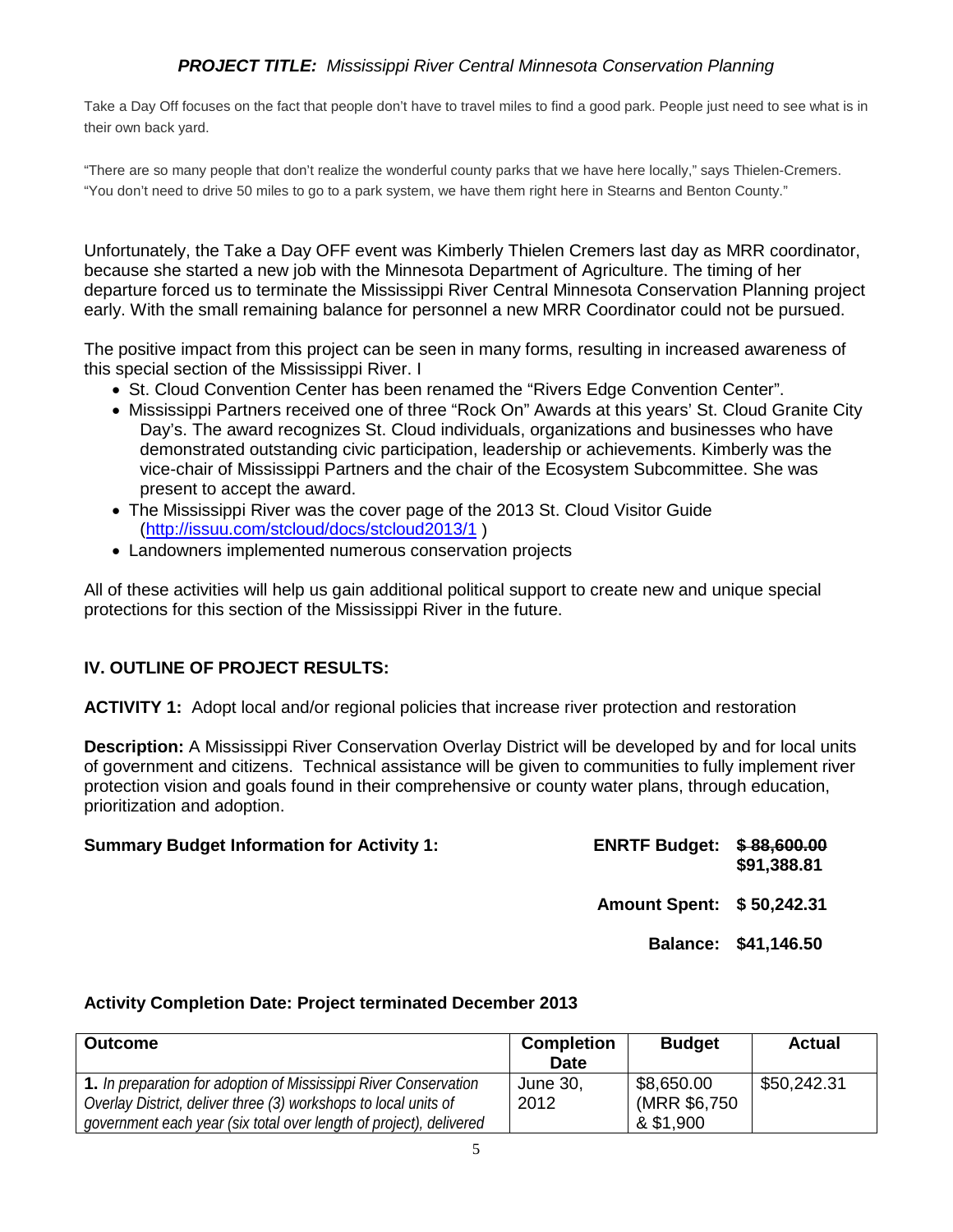| by subject experts which may include the following topics: Overlay<br>districts, shoreland ordinances, incentives, low impact<br>development standards, conservation design standards, long term<br>land stewardship, economics of open space preservation, etc.                                                                                                                                                                           |                         | Tech experts)                                               |  |
|--------------------------------------------------------------------------------------------------------------------------------------------------------------------------------------------------------------------------------------------------------------------------------------------------------------------------------------------------------------------------------------------------------------------------------------------|-------------------------|-------------------------------------------------------------|--|
| 2. In preparation for adoption of Mississippi River Conservation<br>Overlay District, deliver three (3) workshops to local units of<br>government each year, delivered by subject experts which may<br>include the following topics: Overlay districts, shoreland<br>ordinances, incentives, low impact development standards,<br>conservation design standards, long term land stewardship,<br>economics of open space preservation, etc. | June 30,<br>2013        | \$8,450.00<br>(MRR \$6,750)<br>& \$1,700<br>Tech experts)   |  |
| 3. Work individually with each community to identify a<br>commonality across jurisdictions. Develop outreach materials and<br>post resource materials on project web site. (Year one funds)                                                                                                                                                                                                                                                | 2011-2013               | \$15,750.00<br>(MRR)                                        |  |
| 4. Through adoption of a Memorandum of Understanding between<br>land use authorities, or by coordination through the St. Cloud Area<br>Joint Planning Board, or by other means, adopt a Mississippi River<br>Conservation Overlay District.                                                                                                                                                                                                | <b>June 30,</b><br>2013 | \$55,750.00<br>(\$15,750<br>MRR,<br>\$40,000<br>Consultant) |  |

# **Activity Status as of** *January 31, February 29, 2012:*

To help local governments envision and move towards better river protection policies, and to transition from the project goals previously funded by the McKnight Foundation, MRR designed and offered a workshop to increase local leader knowledge of urban stormwater runoff impacts, management and best management practices. Urban stormwater management was identified, at previous MRR strategic planning meetings, as a focus area for local communities. Past MRR workshops had been very successful with great response and attendance.

MRR planned and promoted a Stormwater Practices for clean water workshop for September 22, 2011, for local elected and appointed officials and community leaders. The workshop featured unique site visits to four innovative community stormwater sites but due to surprisingly few registrations, the workshop needed to be canceled.

Although it is hard to completely understand the reason for the decrease in number of registrations a few factors that could have contributed to this decline are the following: Limited MRR activity occurred between Dec 2010 and August 2011, due to a nine month gaps in funding between the McKnight Foundation and ENRTF work plan approval. Secondly, due to delays in the Legislative session to approve ENRTF projects work was not started until after the official work plan was approved on August 11, 2011, which offered the project a very compressed timeline on which to get invites out to local leaders prior to the change in summer vegetation, In addition, new leaders with minimal exposure to the MRR work were elected into office.

In order to continue to build relationships with local governments to encourage river protection policies, MRR continues to be an active member in the Benton County Water Resource Advisory Committee, the St. Cloud Urban Area Mississippi Partners Committee, and other community initiatives that relate to the Mississippi River. The Benton County Water Resource Advisory Committee recently approved a landowner registry incentive program to be coordinated with MRR and County staff. MRR continues to be a very active member in the St. Cloud Joint Planning Board's Mississippi Partners' Committee by being a participant on the committee and chairing the Ecosystem subcommittee. This Ecosystem subcommittee makes recommendations to the Board and local jurisdictions on protection, restoration and enhancement of the Mississippi River within the St. Cloud urban center. MRR continues to meeting with staff from MRR partnering agencies to move the goals of the work plan forward.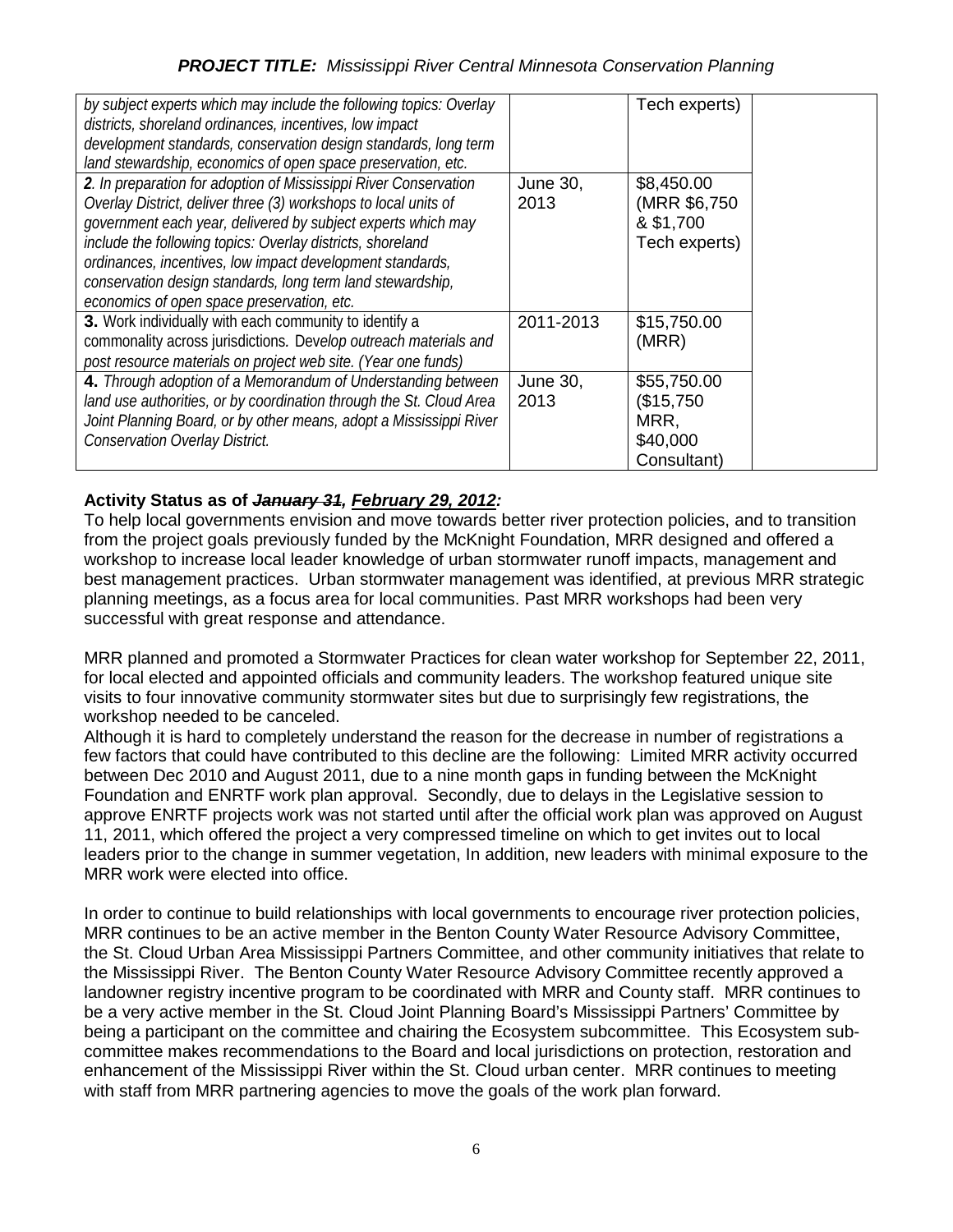To increase MRR outreach, news articles have been submitted to all Township governments within the Mississippi River Corridor for consideration in their annual mailings to residents. A Mississippi River Renaissance brochure has been developed to encourage landowner partnerships with local Soil and Water Conservation Districts for natural resource best management practices and has been included in a mailing to over 150 agricultural producers within the targeted area.

# **Activity Status as of July 15 31, 2012:**

MRR focused a great deal effort during this period on building relationships with local governments.

As MRR continues to strive to meet the goals and objectives of the project proposal, new challenges were confronted in December of 2011 when the strong partnership between Benton County Department Development staff came to a standstill with the departure of their long term Development Director, Chelle Benson. That position remained vacant for five months while the county conducted an extensive search to fill the position. In late May a new Director was hired. New discussions have begun with the new Director with the hopes of continuing the progress that has occurred leading up to Dec. 2011. There is interest in moving forward with the original goals established within the grant.

As old partners stand still new partnerships are forming. Through the work of MRR City of Sartell community leaders realized that their community lacked a shoreland ordinance and they were concerned that some of their valued resources may be at risk. Over the past several months many discussion have occurred between MRR, the Mayor, several City Council Member and a cautious city staff.

Through City Council and Mayor inquires and request, the staff have begun work on a potential shoreland overlay district and/or modification to existing ordinances, particularly their Environmentally Sensitive Area (ESA) Ordinance to increase the protections they have surrounding their public waters.

Although it is in state statute for all communities across MN to adopt minimal state shoreland standards many communities have yet to adopt, including the city of Sartell. The statutory procedure for community adoption of the state minimum shoreland standards must occur after communities receive notice from the Commissioner of the MN DNR to do so, however due to the City of Sartell's size at the time of the 1989 ruling and funding, staff shortages and reasons beyond understanding, since that time the city of Sartell and many other communities of similar size never received notice to adopt, thus the city of Sartell staff do not feel they are required to meet these state standards.

MRR has been instrumental in offering information to City leaders to assure that they are able to move forward with informed decisions as they relate to shoreland. In June of 2012, a planning consultant was hired through ENRTF to conduct a thorough review of the City of Sartell's current ordinances and the protections they offer shoreland areas, as well as comparing their current ordinances to MN DNR rules and the newly updated proposed DNR rules. In addition, the report would offer recommendations for increased protections, were necessary. A joint workshop between MRR, the City of Sartell, staff, Council, and Planning Commission was scheduled for early July to go over the results.

MRR continues to a very strong and active Mississippi Partners Committee member, by taking an active role in both the Marketing/Branding and Ecosystem subcommittee. These subcommittees were formed to assist in implementation of the St. Cloud Urban Area Mississippi River Corridor plan. The Markenting/Branding subcommittee was instrumental in securing a grant of \$7,500 from the Initiative Foundation/Central MN Community Foundation to implement a branding and marketing campaign for "Mississippi Parnters". This committee is working with a local marketing firm, Thelen Advertising to implement the campaign and raise additional local match dollars to increase the awareness of the Mississippi River and the ideas within the locally adopted plan. We have been successful at securing media in-kind sponsors from St. Cloud Times, Townsquare Media, Lamar Outdoor and Continental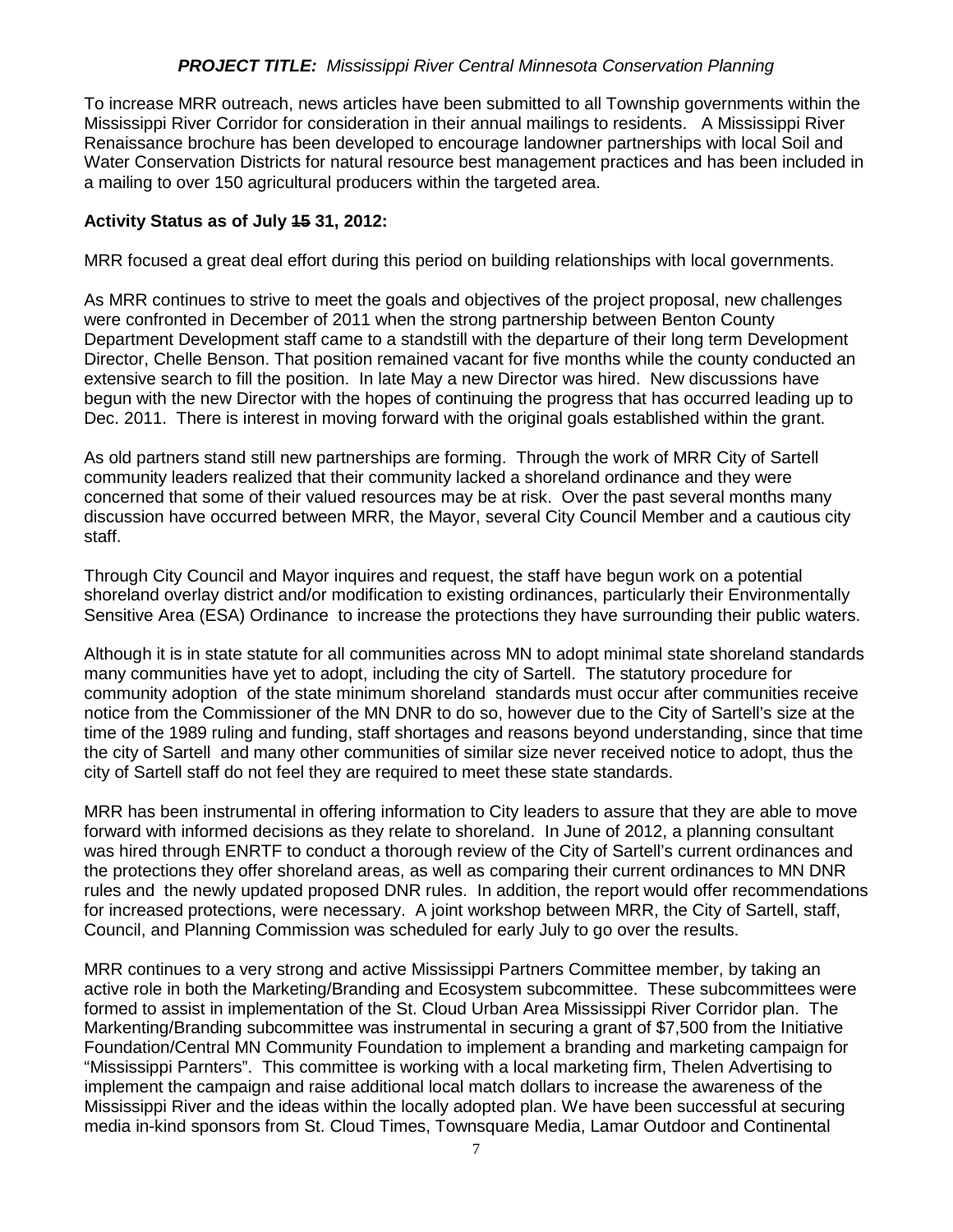Press in the amount of \$18,182. Currently we have secured, St. Cloud State University, one of our four targeted community leader pacesetters with a cash contribution of \$5,000 to kick start the campaign in spring of 2013.

The Ecosystem protection and restoration subcommittee have worked to identify annual short and long term priorities. Special planning meeting were conducted with local community staff to showcase and offer assistance in moving forward these priorities. Additional work will be conducted in the coming months. Some items that are being worked on are a drawdown of the Mississippi pool between the Sartell and St. Cloud dam to increase near shore habitat, shoreland restoration projects within each of the three communities public parks, a regional expansion of the City of St. Cloud's stormdrain stenciling program, letters to all residents along the Mississippi River assuring knowledge and understanding of their communities shoreland regulations and encourage best management practices.

#### **Activity Status as of January 30, 2013:**

MRR again focused a great deal effort during this period on building relationships with local governments.

Old partnerships have been rekindled. After the departure of the long term Benton County Development Director, MRR continues to build relationships with the new Director and have discussed several options for new natural resource policies. However, the direction at this time, mainly due to the current economic situation, complicated with the status of the state shoreland standards at the state level, is to not move forward with new policies but work with local landowners on education and site specific best management practices.

Despite challenges, MRR continues to strive to meet the goals and objectives of the project proposal. In January 2012 the Sartell City Council identified the need to develop shoreland management standards as one of their top priorities in 2012. MRR, with ENRTF was able to kick start this process by securing a planning consultant to conduct a thorough review of the City of Sartell's current ordinances and the protections they offer shoreland areas, as well as comparing their current ordinances to MN DNR rules and the newly updated proposed DNR rules. In July, a joint workshop between MRR, the City of Sartell, staff, Council, and Planning Commission was conducted to go over the results.

This workshop was the beginning of a four-month process that has resulted in an initial draft ordinance developed internally by the city of Sartell staff and presented to their Planning Commission and City Council at their November meetings. Despite any formal invitations or requests for additional assistance and/or input following the July workshops, MRR and MN DNR staff continued to be a strong advocate to the process by attending City council and/or Planning Commission meeting is which shoreland was to be discussed. During these meetings both council and commission members inquired with both MN DNR staff and MRR on questions surrounding the need and implantation of a shoreland management ordinance and the impacts it would have to their citizens.

In reviewing the current Sartell draft shoreland management ordinance both the MN DNR and MRR had significant concerns on the limited protections it offered to protect our public waters. The City Planning Director has stated in correspondence with MRR that the city does not have a desire to adopt the model ordinance (statewide minimal standards). MRR and MN DNR staff have put together documentation related to the concerns (see attached) of not meeting these standards. MRR has and is in the process of meeting with City Council Members on an individual basis to share these concerns and offer further information so that informed decisions can be made as they proceed with adoption of their cities Shoreland Management Ordinance.

MRR continues to be the voice for the river by publicly stating environmental concerns related to the controversial construction of a pedestrian trail along the banks of the Mississippi In downtown St.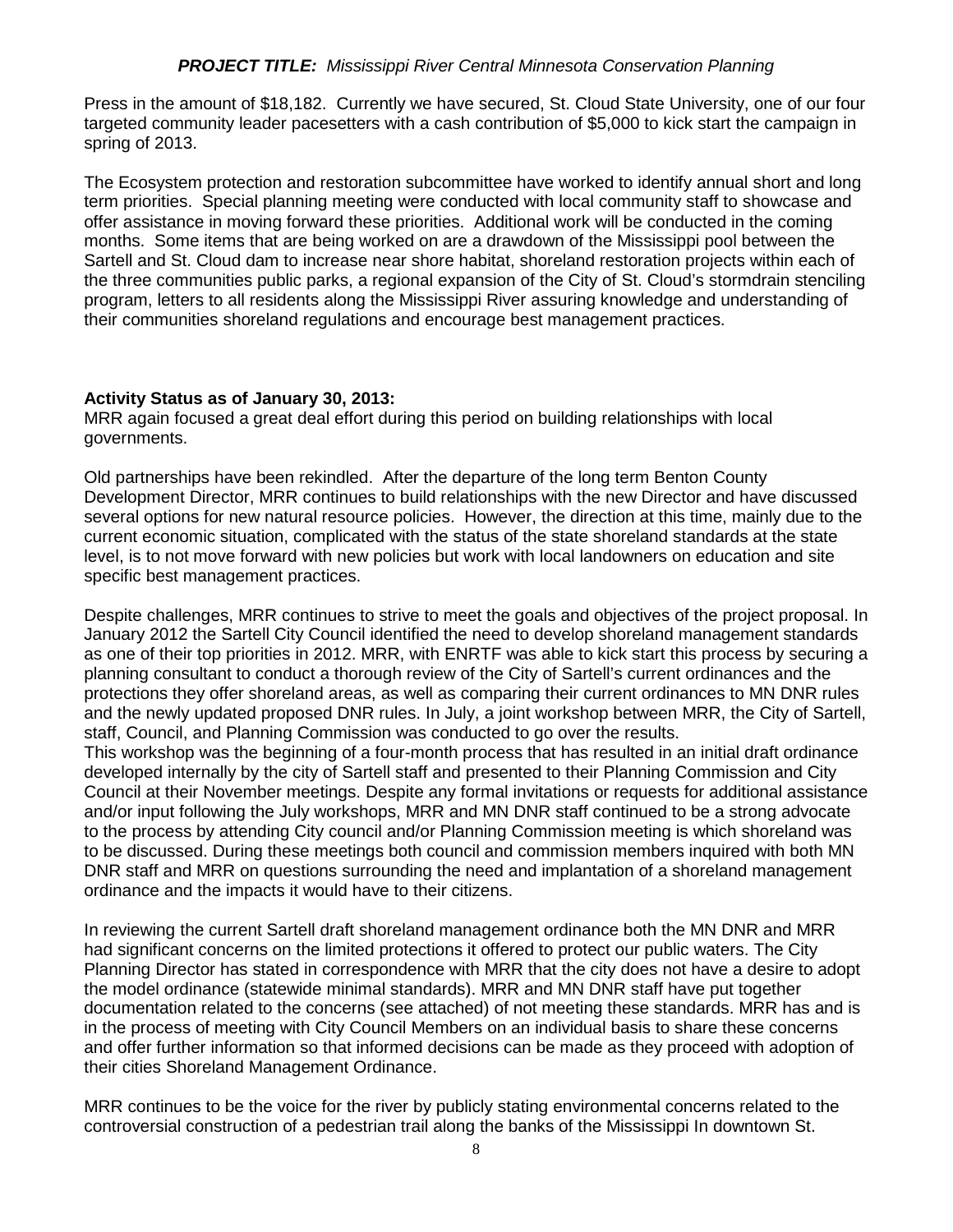Cloud. To continue to educate communities on environmentally friendly approaches and options, in November 2012, MRR public testified against the City of St. Clouds request to their Board of Adjustments for the granting of two variances to their Shoreland Management Ordinances to construct a trail system along the extremely steep bank and within the waters of the Mississippi River. Although the variance was granted, MRR continues to advocate for a more environmentally friendly option.

MRR continues to be a very strong and active Mississippi Partners Committee member, by taking an active role in both the Marketing/Branding and Ecosystem subcommittee. These subcommittees were formed to assist in implementation of the St. Cloud Urban Area Mississippi River Corridor plan.

In September, Mississippi Partners under the leadership of MRR coordinated a on water workshop inviting key influential St. Cloud leaders to attend. The goal was to bring awareness of the goals and strategies identified within the urban area plan and to highlight the significance and value of the natural amenities of the Mississippi River within the urban core. A direct result of the workshop was the St. Cloud Conventions and Visitor's Bureau including the mention of the Mississippi River on over 20 pages within the Greater St. Cloud Area Visitor's Guide, including a front cover picture.

The Marketing/Branding subcommittee continues to work with Thelen Advertising to implement the "I'm a Mississippi Partner" campaign to increase the awareness of the Mississippi River and the ideas within the locally adopted urban plan. This campaign will include billboard, print media, and radio ads in the spring of 2013. In February of 2013, Mississippi Partners will launch a new website devoted to Mississippi River related issues within the St. Cloud Urban area [\(www.MississippiPartners.org\)](http://www.mississippipartners.org/). In addition, to bring more awareness and secure additional partners, MRR is coordinating a speaker's bureau to offer presentation about the Mississippi River and the Partnership to local service groups throughout the St. Cloud area.

In 2012 the Ecosystem protection and restoration subcommittee have worked to identify short and long term priorities. Special planning meeting were conducted with local community staff to showcase and offer assistance in moving forward these priorities. Additional work will be conducted in the coming months. Some items that are being worked on are a drawdown of the Mississippi pool between the Sartell and St. Cloud dam to increase near shore habitat, shoreland restoration projects within each of the three communities public parks, a regional expansion of the City of St. Cloud's storm drain stenciling program, and letters to all residents along the Mississippi River assuring knowledge and understanding of their communities shoreland regulations and encourage best management practices It was through the work of Mississippi Partners (and MRR) that the Mississippi River was identified at one of the top 10 community priorities in 2012. Visit t [www.communitygiving.org](http://www.communitygiving.org/) for more information.

## **Final Report Summary, October 31, 2013:**

The project did not develop the Mississippi River Conservation Overlay District for this section of the Mississippi River, because the lack of political support. However, the foundation for a potential Mississippi River Conservation Overlay District in the future was greatly enhanced because of this projects efforts summarized above. Also the City of Sartell modified its shoreland ordinance to better protect our natural resources.

**ACTIVITY 2:** Increase the implementation of river conservation practices among shoreland property owners.

**Description:** The Mississippi River Renaissance Coordinator will work with landowners on an individual basis to identify their conservation needs, seek assistance on implementation of best management practices and discuss long term protection options. Riparian landowners will be prioritized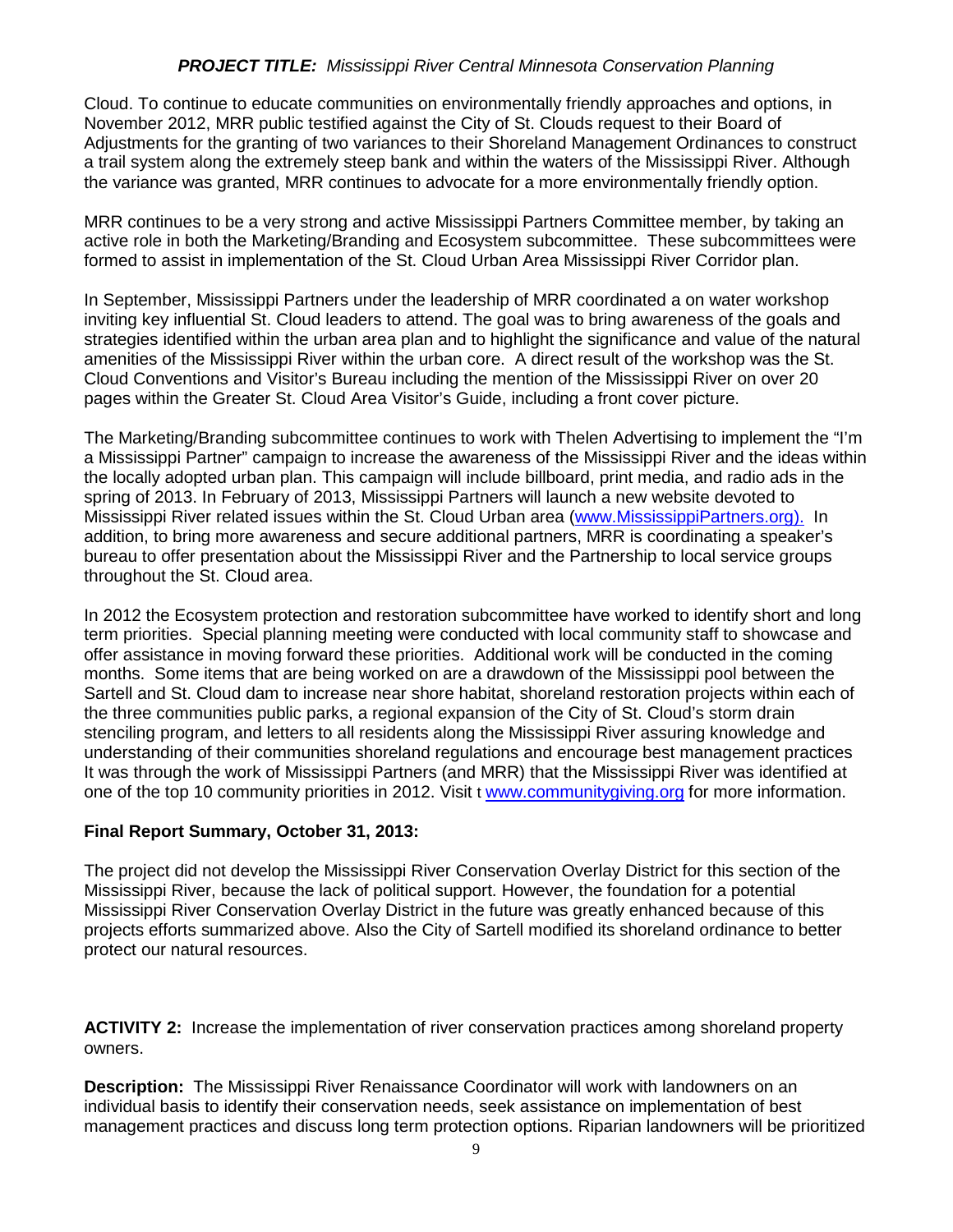utilizing the already completed natural resource inventory (NRI) to identify large parcels and high value natural resources areas.

**Summary Budget Information for Activity 2: ENRTF Budget: \$86,400.00 \$83,611.19 Amount Spent: \$57,920.50**

# **Balance: \$25,406.49**

## **Activity Completion Date: project terminated December 2013.**

| <b>Outcome</b>                                                                                                                                                                                                                                                                                                                                                                                                                                                                                                                                                                                                                                                                     | <b>Completion</b>                                                                                                     | <b>Proposed</b>                  | <b>Actual</b> |
|------------------------------------------------------------------------------------------------------------------------------------------------------------------------------------------------------------------------------------------------------------------------------------------------------------------------------------------------------------------------------------------------------------------------------------------------------------------------------------------------------------------------------------------------------------------------------------------------------------------------------------------------------------------------------------|-----------------------------------------------------------------------------------------------------------------------|----------------------------------|---------------|
|                                                                                                                                                                                                                                                                                                                                                                                                                                                                                                                                                                                                                                                                                    | <b>Date</b>                                                                                                           | <b>Budget</b>                    |               |
| 1. Complete a Landowner Registry data base of landowners along<br>the river corridor. Utilize the already complete Natural Resource<br>Inventory along with parcel size to prioritize 100 Mississippi corridor<br>properties with the highest natural resource value. The data<br>gathered through personal conversations with river landowners<br>would include: landowner name and contact information, past<br>landowner activities that have supported river health, the<br>landowner's immediate conservation goals and needs, barriers to<br>implementing conservation measures and potential actions that<br>they could take to protect or improve the health of the river. | 50<br>landowners,<br>FY 2011-<br>2012 (June<br>$30,2012$ ,<br>50<br>landowners<br>FY 2012-<br>2013 (June<br>30, 2013) | $\overline{$}38,400$<br>\$35,700 | \$57,920.50   |
| 2. Identify conservation implementation opportunities based upon<br>the landowner registry and coordinate the delivery of technical and<br>financial resources to implement the conservation measures. The<br>Stearns County Soil and Water Conservation District and partners<br>will leverage existing cost share opportunities provided by BWSR<br>grants and USDA Farm Bill programs that could result in shoreland<br>restoration, bio-retention practices, and prairie restoration. To<br>implement identified conservation needs for which no programs<br>presently exist, seek additional financial and / or technical support<br>from other sources.                      | Throughout<br>project,<br>2011-2013.<br>This is<br>linked to<br>Outcome #1                                            | \$6,120                          |               |
| 3. Communicate results of landowner registry to conservation<br>organizations or groups that increase effectiveness of conservation<br>efforts on the Mississippi and other lakes and rivers.                                                                                                                                                                                                                                                                                                                                                                                                                                                                                      | Every six<br>months;<br>(Jan 15 &<br><b>July 15,</b><br>2012; Jan<br>15 & Jun<br>30, 2013                             | \$6,210                          |               |

# **Activity Status as of** *January 31, February 29, 2012:*

In preparation for a landowner registry much of the first three months of the project were devoted to GIS data layer development and database considerations. Stearns SWCD staff worked with local partners; Benton County, Stearns County, MN DNR, Benton SWCD, USDA-Natural Resource Conservation Service and Farm Service Agency to secure licensing and database access to property holder and agricultural farm producer/owner information. Due to timelines associated with federal USDA Farm Bill Programs agricultural landowner/producers were targeted during this first phase.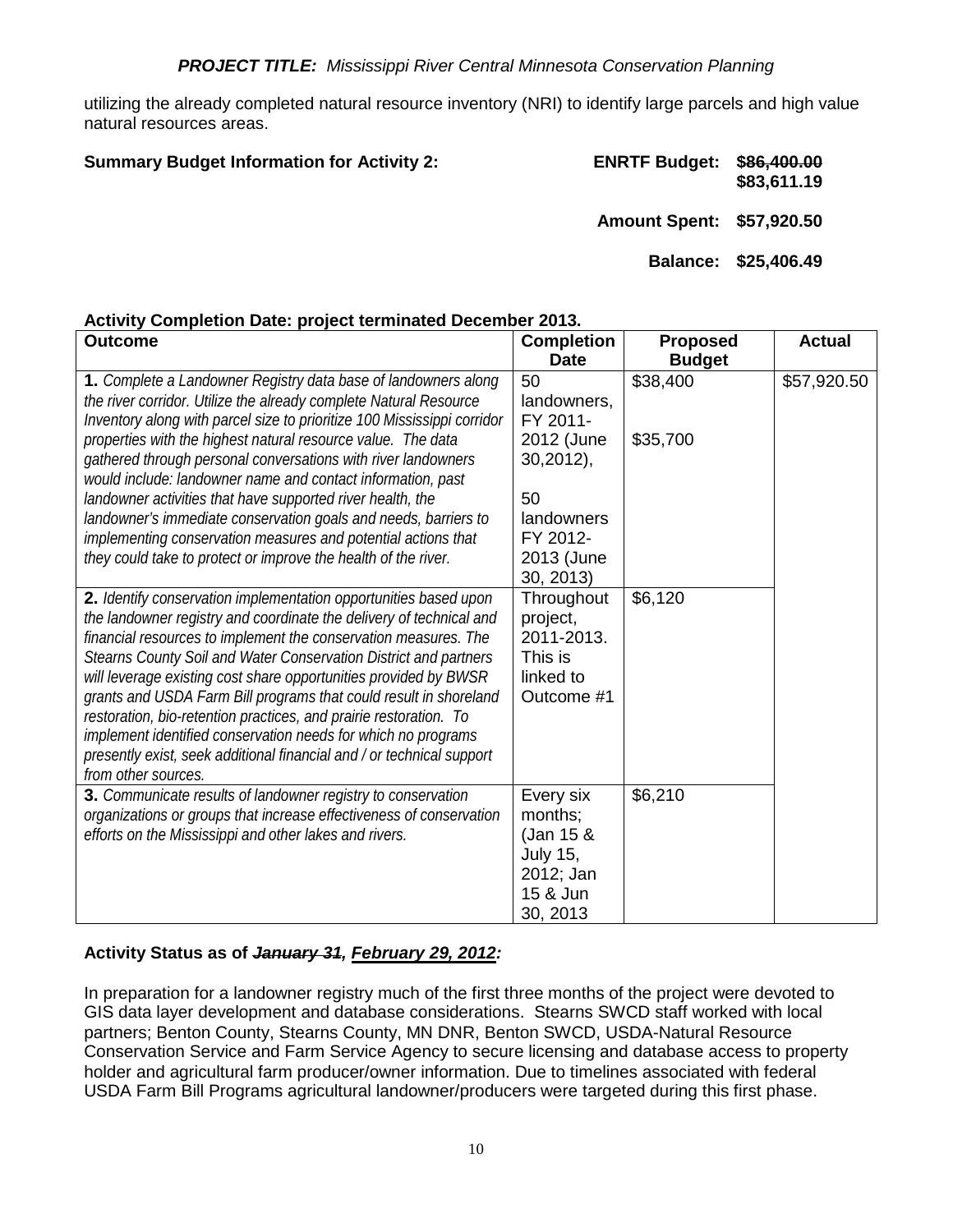Agricultural producers with acres greater than 40 acres in size were targeted for a specialized mailing which highlighted the USDA NRCS Farm Bill Environmental Quality Incentive Program (EQIP), the Conservation Reserve Program (CRP), and BSWR cost share opportunities. Over 150 letters were mailed and 120 personal follow-up contacts were made through phone messages/conversations. Majority of these contacts were with Stearns County producers. Four site visits were requested and conducted, one EQIP applications was submitted, and several CRP inquires were made.

In addition, to conservation programs offered through USDA several inquires and applications were made to the Stearns County Assessor's office related to the Managed Forest Land's Property Tax program. This tax program requires a registered DNR forest stewardship plan be developed for the property in question. Although the exact impact of these individual contacts to producers cannot be quantified completely at this time it is expected that continuous follow-up will occur and that several will consider implementing conservation practices on their lands in the upcoming years.

#### **Activity Status as of July 15 31, 2012:**

In response to MRR inquires with landowners in early 2012, several agricultural producers worked with SWCD and NRCS staff to submit EQIP and Conservation Stewardship Program (CSP) applications for assistance in conducting conservation improvements on their land. Of those submitted three producers received contracts, offering incentive payments for implementing conservation practices above and beyond their standard farm practices. These contracts will total over \$40,000 in payments each year for the next five years for these three producers. First payment to the producers will occur in the fall of 2012.

Five addition site visits were conducted with landowners along the Mississippi River that have erosion and resource concerns. MRR staff along with Benton and Stearns County SWCD staff were able to offer technical assistance and recommendation for site improvements. Additional site visits are schedule for August and September. In addition, DNR's model program "score your shore" will be conducted of all the properties within the St. Cloud Pool later this summer into early fall. This was targeted to be complete in June buy high water levels made it not feasible.

MRR continues to be an important lead coordinator in the "Take a Day \*OFF (Outdoor Family Fun) on the Mississippi River". This event is a partnership between DNR, Stearns County Parks, Benton County, SCSU and many local sportsmen's and civic clubs. The fourth annual event is scheduled for Aug 11, 2012. Last year 1,300 participants took part in a day of outdoor learning and local awareness to the Mississippi River. The event takes place at Stearns County Mississippi Park located within the MRR target area. Many local landowners and community leaders take part in the day's activities. The goal is to increase awareness of the Mississippi River locally and increase their personal connections so that they in return become stewards of the River.

#### **Activity Status as of January 31, 2013:**

After targeting agricultural landowners in 2012, planning is underway to focus greater attention on urban and rural non-ag landowners in 2013. MRR in partnership with the Benton SWCD and Benton County Department of Development are working on prioritizing areas along the 27 mile stretch of the Mississippi to conduct an intense landowner outreach campaign in the spring of 2013. The goal will be to identify site specific best management practices that individual landowners can implement for overall Mississippi River health.

In fall of 2012, as a direct result of MRR's agricultural landowner inquires earlier that year, three landowners received CSP incentive payments in the amount of \$46,771 for implementing conservation practices on their farms. There were a handful of landowners that inquired about assistance through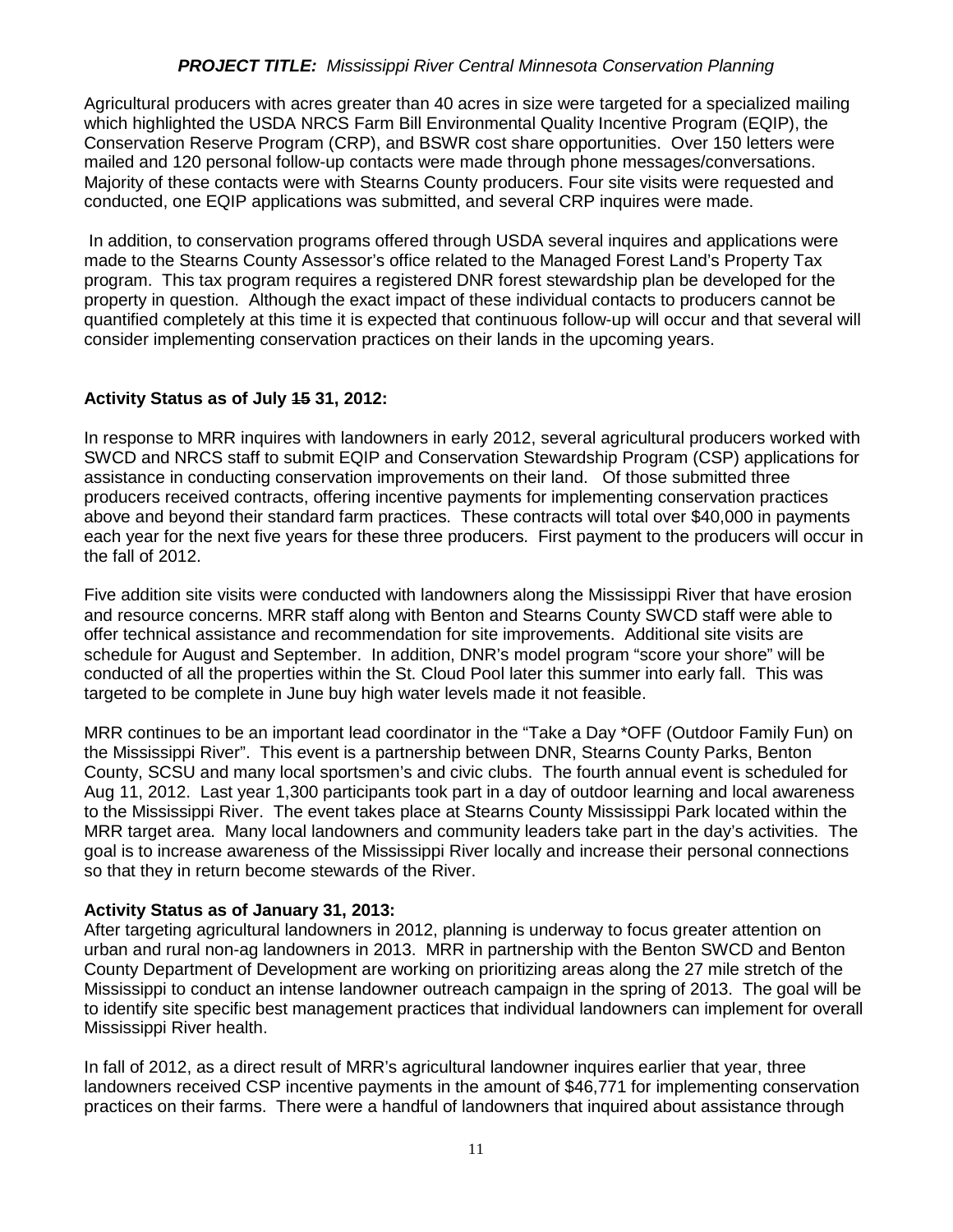the SWCD office however; no formal EQIP contracts were approved. MRR will follow up with the 150 targeted ag landowners as time allows.

In the spring of 2012, Mississippi Partners ecosystem protection and restoration subcommittee, in which MRR chairs, identified the need to conduct a shoreland survey within the St Cloud urban Mississippi River Corridor. The goal of the survey was to identify and prioritize urban shorelines of natural resource concern. In Oct, using the MN DNR Score Your Shore model as a template MRR steer headed an effort collecting 1,300 on-water geo-referenced images. These images will be helpful in identifying areas in which to target best management practices and/or opportunities to educate landowners of shoreland rules.

Under the leadership of MRR and in partnership with the MN DNR, Stearns County Parks Department, Benton County and St. Cloud State University the fourth annual "Take a Day \*OFF (Outdoor Family Fun) on the Mississippi River" event was held on August 11. Over 1,300 participants took part in a day of outdoor learning and local awareness of the Mississippi River. The event included the organization of over 130 local volunteers and took place at Stearns County Mississippi Park located within the MRR target area. Many local landowners and community leaders took part in the day's activities. Due to the events overwhelming success at increasing awareness of the Mississippi River locally planning is underway to host the fifth annual event on Saturday, Aug 10, 2013.

#### **Final Report Summary, October 31, 2013:**

Good progress was made working with landowners in the Mississippi Buffer. The one-on-one site visits have the greatest impact of landowners implementing voluntary conservation projects on their property. A significant supporting project that was not identified earlier in the progress reports was the USDA Natural Resources Conservation Service's Mississippi River Basin Healthy Watersheds Initiative [\(MRBI\)](http://www.nrcs.usda.gov/wps/portal/nrcs/detailfull/national/programs/farmbill/initiatives/?cid=stelprdb1048200). MRBI aims to improve water quality, and restore wetland and wildlife habitat while maintaining agricultural productivity in the Mississippi River Basin. MRBI projects employ activities that avoid, control, and trap sediment and nutrient runoff from agricultural lands. MRBI is essentially a "suite of conservation practices" that are supported via farm bill conservation programs including the Environmental Quality Incentives Program (EQIP) and Wetlands Reserve Program (WRP). The Sauk River and its contributing watershed enter the Mississippi River project area and is a major contributor of nutrients and bacteria into the Mississippi River. The City of St. Clouds public water supply intake is located downstream of where the Sauk River enters the Mississippi River. The MRBI project resulted in additional 50,000 acres of conservation practices are planned or applied, reducing the load of nutrients and bacteria entering the Mississippi River..

## **V. DISSEMINATION:**

**Description:** The Stearns County Soil and Water Conservation District website [\(www.stearnscountyswcd.net\)](http://www.stearnscountyswcd.net/) will be utilized as a tool for data dissemination. Post-workshop materials, identified in Activity #1, will be posted to the website. In addition, quarterly project partner meetings will be convened to share information collected through the Landowner Registry and to coordinate the implementation of best management practices.

#### **Status as of** *January 31, February 29, 2012:*

As of the date of this status report no workshops have been conducted. Two separate project partner meetings were conducted in fall of 2011. Monthly meetings have occurred with MRR steering committee members.

#### **Status as of July 15 31, 2012:**

As of June 30, no workshops have been conducted. One shoreland workshop was conducted in early July and will be reported on the next progress report. Stearns County SWCD website has been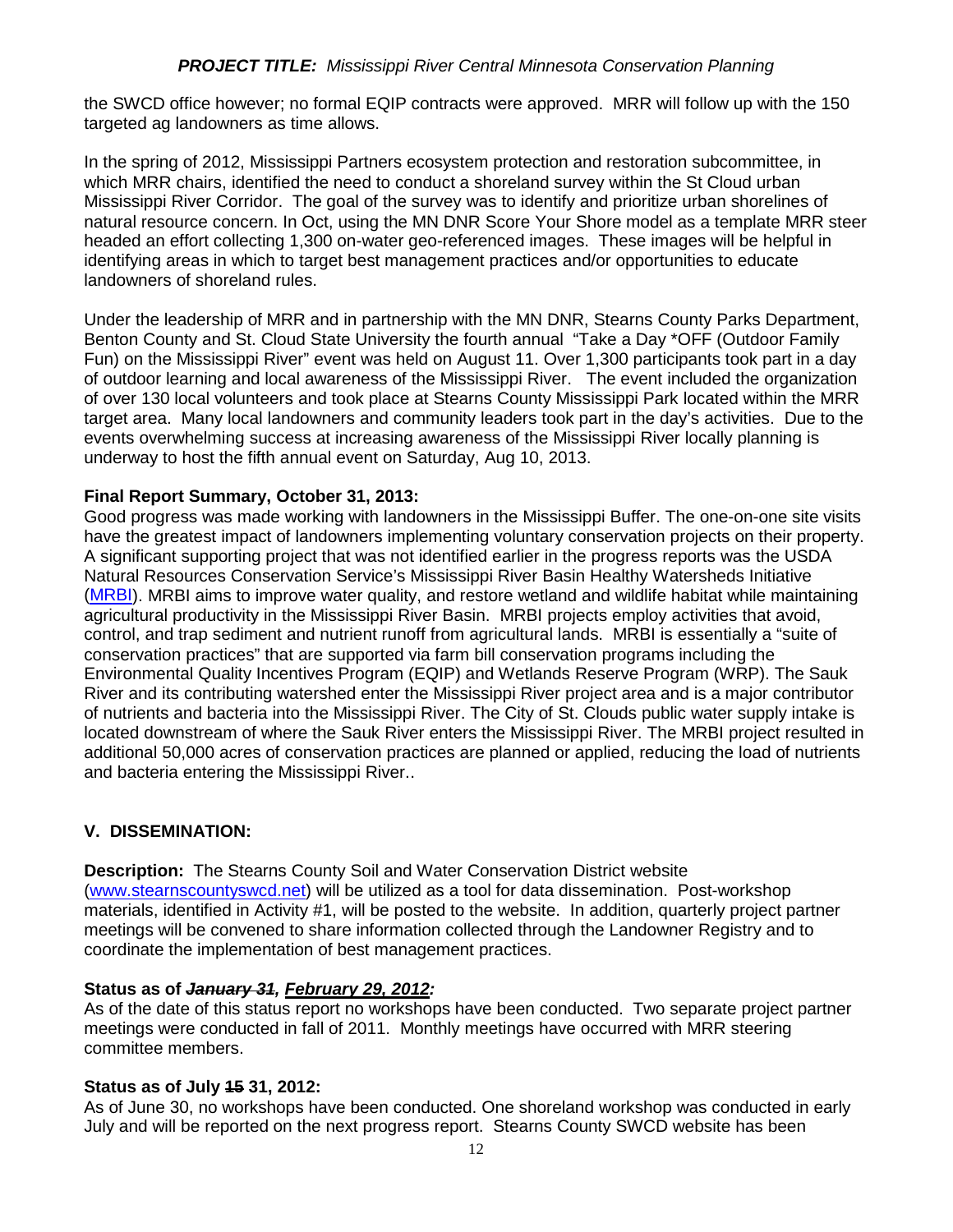updated with "Take a Day OFF on the Mississippi River" event materials. Several meeting have been conducted between city and county planning and maintenance staff to identify common goals and options for public property improvements that have a direct connection to the Mississippi River. Monthly meetings have occurred with MRR steering committee members.

## **Status as of January 31, 2013:**

Several meeting have been conducted between city and county planning and maintenance staff to identify common goals and options for public property improvements that have a direct connection to the Mississippi River. Monthly meetings have occurred with MRR steering committee members. Stearns County SWCD website has been updated with "Take a Day OFF on the Mississippi River" event materials. All participants at the July  $18<sup>th</sup>$  Sartell joint planning meeting received written documentation of the results of the consultant review. In addition, participants of the Sept 12 on-water workshop were given a packet of information surrounding the subject matters discussed on the tour.

## **Final Report Summary:**

The Stearns County Soil and Water Conservation District website [\(www.stearnscountyswcd.net\)](http://www.stearnscountyswcd.net/) is the tool for data dissemination.

# **VI. PROJECT BUDGET SUMMARY:**

| <b>Budget Category</b>     | <b>Proposed</b> | Actual               | <b>Explanation</b>                                 |
|----------------------------|-----------------|----------------------|----------------------------------------------------|
|                            | <b>Amount</b>   | <b>Amount (Used)</b> |                                                    |
|                            | (\$)            | (\$)                 |                                                    |
| Personnel:                 | 128,400         |                      | 105,709.31 One .69 FTE over two years (70% salary, |
|                            |                 |                      | 30% benefits)                                      |
| Professional/Technical     | 40,000          |                      | 0.00 Land use consultant/project manager to        |
| Contracts:                 |                 |                      | work with MRR communities to develop a             |
|                            |                 |                      | Mississippi River Conservation Overlay             |
|                            |                 |                      | District or similar.                               |
| Service Contracts          | 3,600           |                      | 2453.50 Subject experts/consultants to offer 6     |
|                            |                 |                      | training sessions (3 per FY).                      |
| Travel Expenses in MN:     | 3,000           |                      | 284.20 Mileage for conducting landowner site       |
|                            |                 |                      | visits to develop landowner registry.              |
| <b>TOTAL ENRTF BUDGET:</b> | 175,000         | 108,447.01           |                                                    |

#### **A. ENRTF Budget:**

## **Explanation of Use of Classified Staff:** N/A

**Explanation of Capital Expenditures Greater Than \$3,500:** N/A

**Number of Full-time Equivalent (FTE) funded with this ENRTF appropriation:** .69 FTE (2,854 hours over two years)

#### **B. Other "Cash" Funds:**

| <b>Source of Funds</b> | Amount<br><b>Proposed</b><br>(\$) | Amount<br>Spent/In-<br><b>Kind</b><br>(\$) | <b>Use of Other Funds</b> |
|------------------------|-----------------------------------|--------------------------------------------|---------------------------|
| Non-state              |                                   |                                            |                           |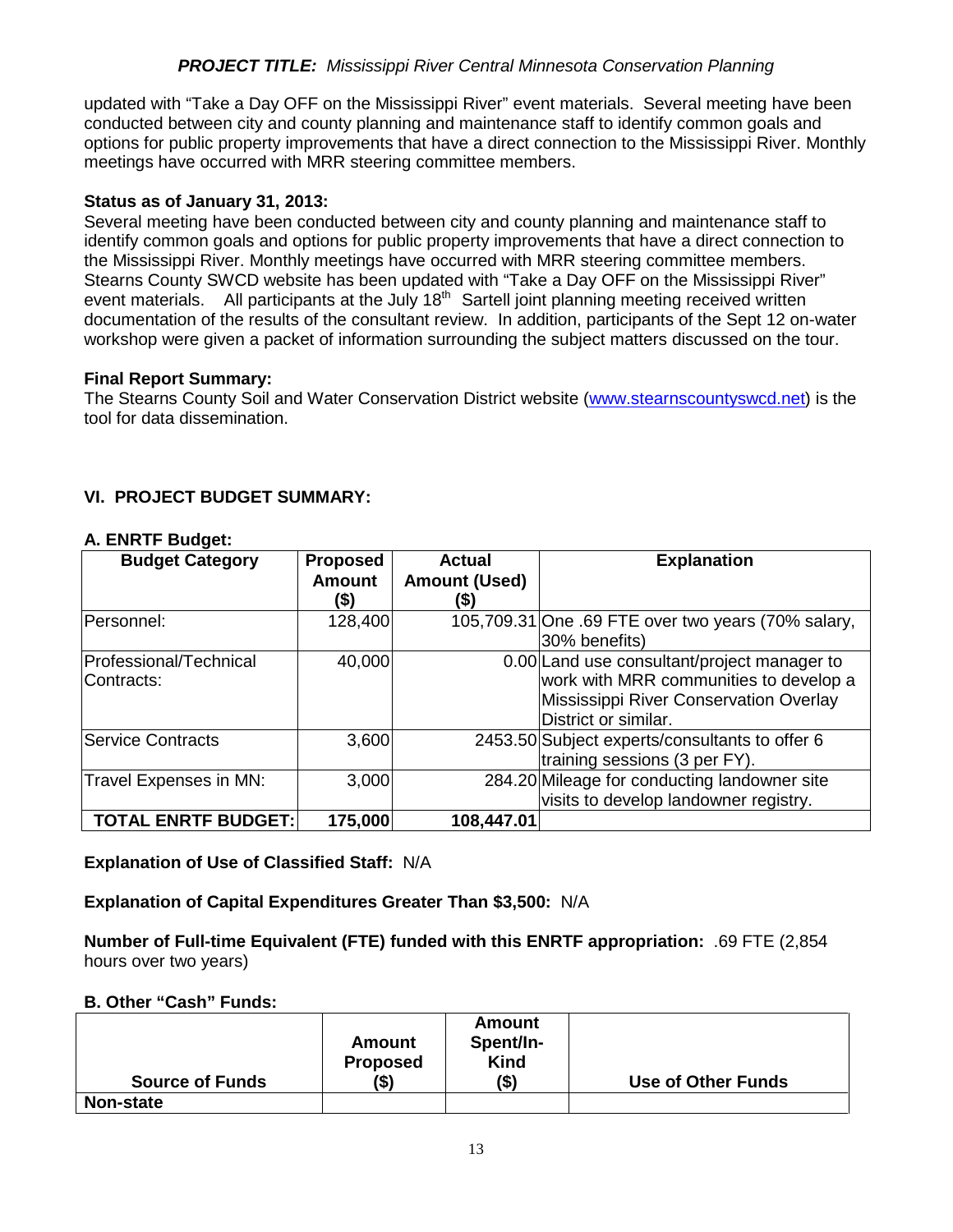| USDA Programs*                           | \$55,000.00 | \$931,415.02 | Implementation of conservation<br>best management practices                           |
|------------------------------------------|-------------|--------------|---------------------------------------------------------------------------------------|
| Sauk Rapids Sportsmen's<br>Club          | \$2,000.00  | \$3,500.00   | Miss River Event-local landowners                                                     |
| Rice Sportsmen's Club                    | \$750.00    | \$1750.00    | Miss River Event-local landowners                                                     |
| Initiative Foundation                    | 0.00        | \$1,146.50   | Prof. review City of Sartell regulation<br>related to nat resource/shoreland<br>mangt |
| City of St. Cloud                        | 0.00        | \$451.38     | River tour, awareness campaign                                                        |
| <b>Stearns County Parks</b>              | 0.00        | \$1,500.00   | Miss River Event-Local Landowner                                                      |
| <b>Miller Marine</b>                     | 0.00        | \$100.00     | Miss River Event-Local Landowner                                                      |
| St. Cloud Optimist Club                  | 0.00        | \$650.00     | Miss River Event-Local Landowner                                                      |
| <b>TOTAL OTHER CASH</b><br><b>FUNDS:</b> | 57,750.00   | 940,512.90   |                                                                                       |
|                                          |             |              |                                                                                       |
|                                          |             |              |                                                                                       |

\*Details of USDA non-State cash match:

|                                    | Total (\$) |
|------------------------------------|------------|
| <b>USDA Miss River Riparian</b>    | 63,397.28  |
| <b>MRBI Contribution Agreement</b> | 122,109.06 |
| MRBI 2010-2013                     | 745,908.68 |
| Total                              | 931,415.02 |

| <b>USDA Miss River Riparian Projects</b> |                                                          |          |          |          |           |  |
|------------------------------------------|----------------------------------------------------------|----------|----------|----------|-----------|--|
|                                          | <b>WHIP</b><br><b>EQIP</b><br>CSP<br><b>CRP</b><br>Total |          |          |          |           |  |
| County                                   | (\$)                                                     | (\$)     | (\$)     | (\$)     | (\$)      |  |
| <b>Stearns</b>                           | 17,915                                                   | 27,220   | $\Omega$ | $\Omega$ | 45,135    |  |
| <b>Benton</b>                            | 6,801                                                    | 8,074.28 | 3,387    | 0        | 18,262.28 |  |
|                                          |                                                          |          | Grand    |          |           |  |
|                                          |                                                          |          | Total=   |          | 63,397.28 |  |

The Stearns County Soil and Water Conservation District in partners with USDA-Natural Resource Conservation District (NRCS) offer an array of USDA Farm Bill Programs to local landowners. There are several landowner incentive programs available to local landowners to implement conservation practices on their lands; Conservation Reserve Program (CRP), Conservation Stewardship Program (CSP), Environmental Quality Incentive Program (EQIP), and Wildlife Habitat Improvement Program (WHIP).

Currently, within Stearns County there are approximately 30,000 acres of CRP with an annual payment of ~\$75/acre. The CSP has an additional 36,000 acres enrolled with an annual payment of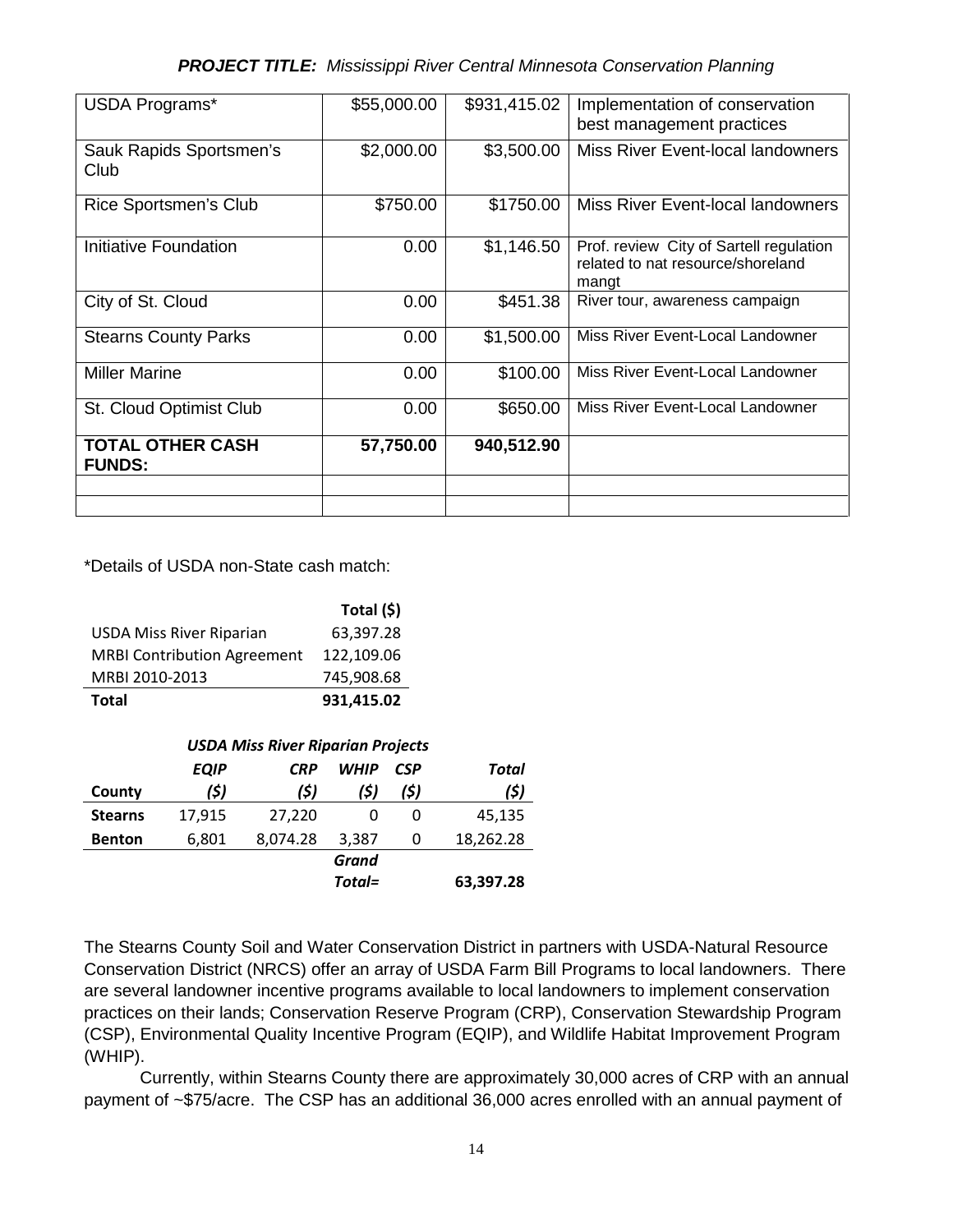\$1.2 million dollars (2011 figures). In 2011, the SWCD plans to implement \$2.2 million dollars in EQIP contracts. All projects are implemented with motivated landowners.

|                           |                | <b>Actual</b>  |                |                            |
|---------------------------|----------------|----------------|----------------|----------------------------|
|                           | Est. \$        | <b>Hours</b>   | <b>Actual</b>  |                            |
| <b>Source of Funds</b>    | value          | (# )           | <b>Amount</b>  | <b>Use of Other Funds</b>  |
| Non-state staff           |                |                |                |                            |
| <b>Benton County</b>      | \$17,750       | $\Omega$       | $\Omega$       | Land-use authority,        |
|                           |                |                |                | policy change              |
| <b>Stearns County</b>     | \$4,290        | $\overline{0}$ | $\overline{0}$ | Land-use authority,        |
|                           |                |                |                | policy change              |
| <b>Benton SWCD</b>        | \$12,000       | 65             | 2600           | Implementation of          |
|                           |                |                |                | conservation best          |
|                           |                |                |                | management practices       |
| Stearns Co.               | \$61,250       | 745.5          | \$33,945.03    | Implementation of          |
| <b>SWCD/NRCS</b>          |                |                |                | conservation best          |
|                           |                |                |                | management practices       |
| Marian Bender,            | \$5,600        | $\overline{0}$ | $\overline{0}$ | Advisory assistance        |
| <b>Private Consultant</b> |                |                |                |                            |
| Non-state elected         | $\overline{0}$ | # of           |                | <b>Use of Other Funds</b>  |
| <b>officials</b>          |                | meetings       |                |                            |
|                           |                | attended       |                |                            |
|                           |                |                |                |                            |
| <b>Benton County</b>      | \$1050         | $\overline{0}$ | 0              | Decision maker meeting     |
|                           |                |                |                | attendance                 |
| <b>Benton SWCD</b>        | \$390          | 0              | 0              | Decision maker meeting     |
|                           |                |                |                | attendance                 |
| Stearns Co. SWCD          | \$510          | 0              | 0              | Decision maker meeting     |
|                           |                |                |                | attendance                 |
| <b>City of Sartell</b>    | \$550          | 1              | $\overline{0}$ | Decision maker meeting     |
|                           |                |                |                | attendance                 |
| Non-state other           | $\mathbf{0}$   | <b>Dollars</b> |                |                            |
|                           |                | used           |                |                            |
| <b>Benton SWCD</b>        | \$14,690       | 0              | 0              | Water Plan Levy dollars    |
| <b>Benton County</b>      | \$500          | 0              | 0              | Notifications/publications |
| <b>Benton County</b>      | \$3,520        | $\overline{0}$ | $\overline{0}$ | Planning/Public            |
|                           |                |                |                | meetings                   |
| <b>TOTAL OTHER</b>        | \$121,550      |                | \$36,545.03    |                            |
| "QUALIFYING IN-           |                |                |                |                            |
| <b>KIND" FUNDS:</b>       |                |                |                |                            |
|                           |                |                |                |                            |

# **C. Other "Non-State Qualifying In-kind" Funds (see Appendix A for detailed explanation):**

# **VII. PROJECT STRATEGY:**

This proposal is a component of a long term effort that began in 2004. The project to date has: gathered and distributed Natural Resource Inventory data; facilitated the use of NRI in conservation plans for Sartell and Sauk Rapids; educated local officials through multiple meetings and presentations in each of the 11 communities; hosted 'on river' community events including a BioBlitz, boat tours, and "Take a Day Off on the River'; led a visioning process; worked to gain unanimous acceptance of the vision; and will be authoring goals that support the vision. It is expected that continued restoration and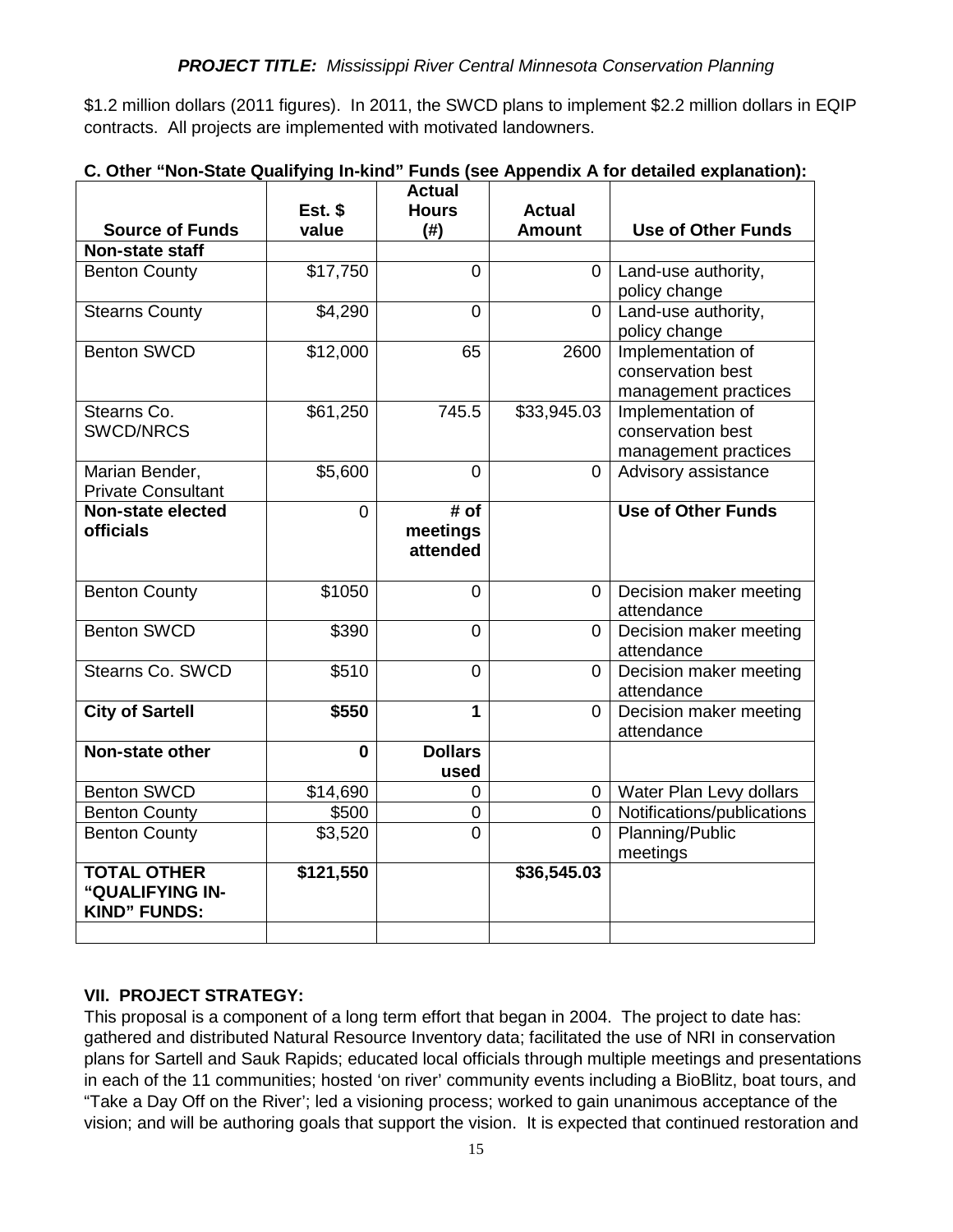protection of riparian lands in MRR stretch will be undertaken after this proposal concludes. Funding from foundations, individuals, and local government will be sought to support cost share and to provide funding for land acquisition easement acquisition, and other implementation activities. Local capacity will be identified to support land and easement acquisition activities.

# **A. Project Partners:**

# **Project Team**

Stearns County Soil & Water Cons. District (SWCD) Dennis Fuchs, Administrator<br>Kimberly Thielen Cremers, Miss. River Renaissance Coord. Salary to be paid with Kimberly Thielen Cremers, Miss. River Renaissance Coord. 0.69 FTE ENRTF appropriations.

Stearns County In-kind Contributor Brockway Township (Stearns County) LeSauk Township (Stearns County) **Potential in-kind Contributor** Benton County **In-kind Contributor In-kind Contributor** \*Langola Township Implementation Assistance \*Watab Township **Implementation Assistance** \*Sauk Rapids Township **Implementation Assistance** City of Rice **Potential in-kind Contributor** Potential in-kind Contributor City of Sartell Potential in-kind Contributor City of Sauk Rapids Potential in-kind Contributor City of St. Cloud Potential in-kind Contributor Benton Soil & Water Cons. District **In-kind Contributor** In-kind Contributor Marian Bender-private consultant Advisory & In-kind Contributor MN Department of Natural Resources – Community Asst. Advisory (state dollars) Initiative Foundation – Don Hickman Advisory Advisory

*\*Planning and zoning authority in Benton County, unlike Stearns County, resides at the county level, thus townships within Benton County will assist in implementation and as advisory to the county.*

## **Partners**

U of MN Extensions (NEMO Program) – John Bilotta Training partner to be paid for with

ENRTF appropriation (Service Contract)

# **B. Project Impact and Long-term Strategy:**

## **C. Spending History:**

| <b>Funding Source</b>         | 2004     | 2005     | 2008    | 2009     | 2010     | 2011    |
|-------------------------------|----------|----------|---------|----------|----------|---------|
| Mid-MN Mississippi River      |          |          | \$1,000 |          |          | \$5,000 |
| RC&D                          |          |          |         |          |          |         |
| <b>Bush Foundation</b>        | \$10,000 | \$10,000 |         |          |          |         |
| <b>McKnight Foundation</b>    | \$45,000 |          |         | \$65,000 | \$65,000 |         |
| <b>DNR Greenway Planning</b>  | \$30,000 |          |         |          |          |         |
| Grant                         |          |          |         |          |          |         |
| Initiative Foundation         |          |          |         | \$2,000  | \$5,000  |         |
| <b>Emerging Leaders Forum</b> |          |          |         |          | \$1,800  |         |
| Sauk Rapids Sportsman's       |          |          |         | \$1,500  | \$1,500  | \$2,000 |
| Club                          |          |          |         |          |          |         |
| Rice Sportsman's Club         |          |          |         |          | \$500    |         |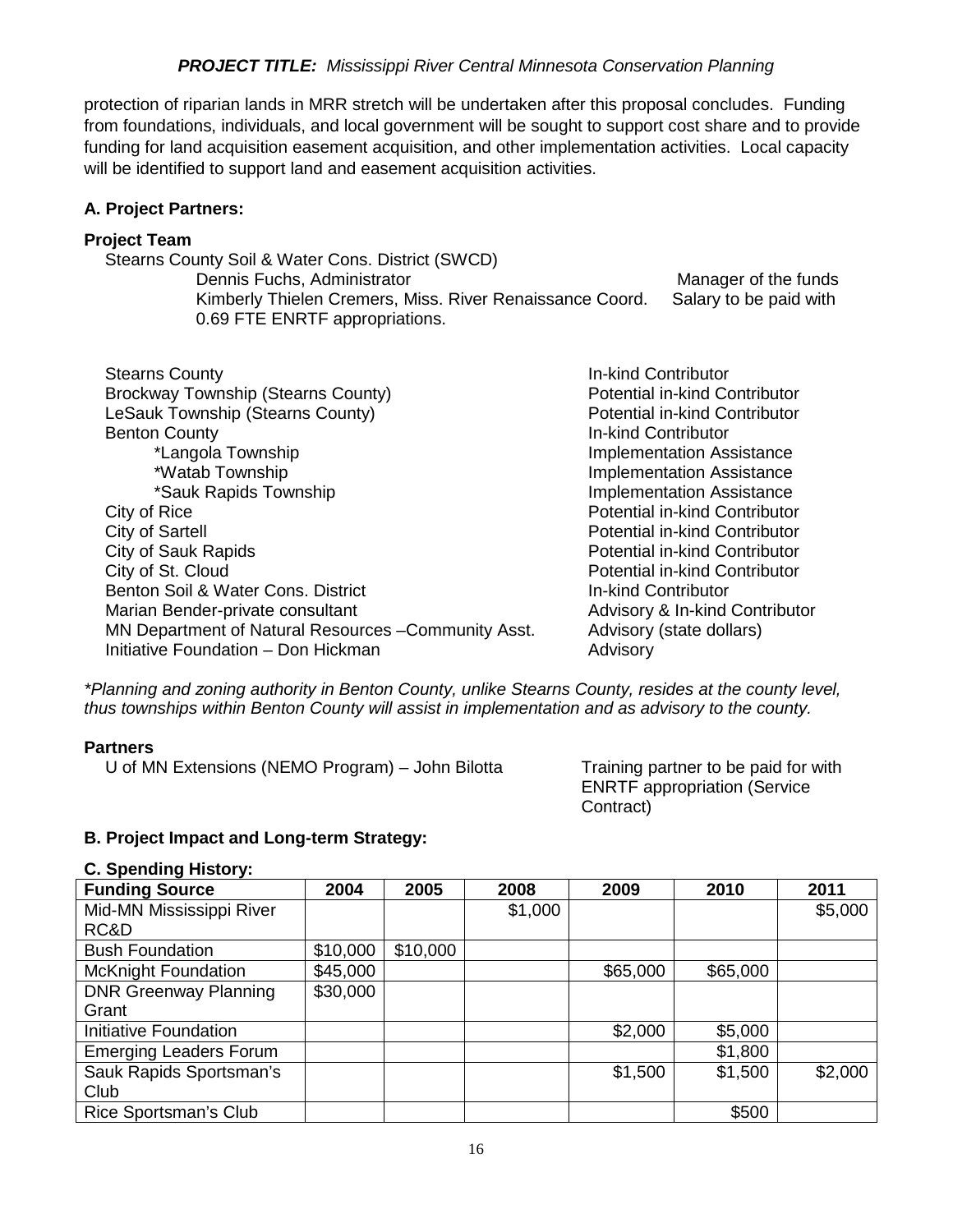| <b>Stearns County Soil &amp;</b>   | \$10,600 | \$42,613 |  |
|------------------------------------|----------|----------|--|
| <b>Water Conservation District</b> |          |          |  |
| MN Waters (in-kind)                |          | \$5,000  |  |
| CR Planning Inc. (in-kind)         | \$4,000  | \$4,000  |  |
| MN DNR staff assistance            | \$50,240 | \$27,996 |  |
| (in-kind)                          |          |          |  |

# **VIII. ACQUISITION/RESTORATION LIST: N/A**

## **IX. MAP(S):**

# **X. RESEARCH ADDENDUM: N/A**

# **XI. REPORTING REQUIREMENTS:**

Periodic work plan status update reports will be submitted not later than January 31, March 31, **2012, July 15 31, 2012, and January 30 31, 2013. A final report and associated products will be submitted between June 30 and August 1, 2013 as requested by the LCCMR.**